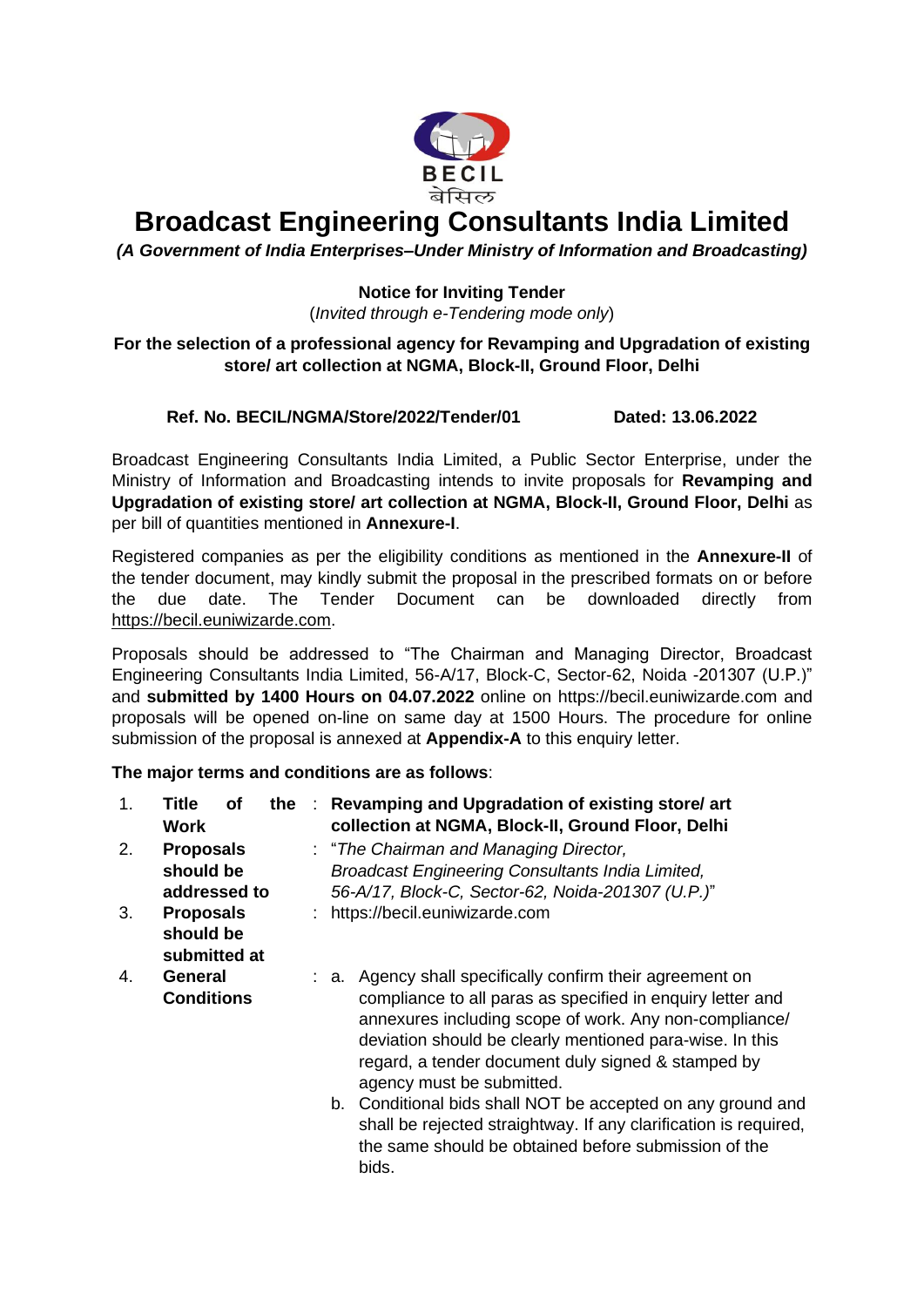

- c. At any time prior to the last date of submission of bids BECIL may for any reason whether at its own initiative or in response to a clarification requested by prospective agency/ agencies modify the enquiry by an amendment and will be binding on the agencies.
- d. BECIL reserves the right to alter/ modify the scope of work mentioned in this enquiry letter at any state of the bidding process.
- e. BECIL reserves right to seek any clarifications on the already submitted bid documents; however, no fresh documents shall be accepted in support of bids. BECIL also reserves the right to solicit additional information from agencies to evaluate which bid best meets the requirements as per scope of work. Additional information may include, but is not limited to, past performance records, lists of available items of work that will be done simultaneously with the project, on-site visit and evaluations by BECIL/ Client personnel, or any other pertinent information.
- f. All information contained in this tender, or provided in subsequent discussions or disclosures, is proprietary and confidential. No information may be shared with any other organization/ person, including potential sub-contractors, without prior written consent from BECIL.
- g. Successful agency shall take out and maintain, at their own cost, insurance against the risk for envisaged work. On BECIL's request the agency shall show that such insurance has been taken out and maintained.
- h. Successful bidder has to submit 3D Rendered Drawing before execution of the work and obtain the approvals from the client.
- i. Successful bidder has to submit the complete technical document/ report on the proposed system and 3D simulation of work executed at the venue.
- j. Successful bidder shall take all adequate safety measures as per the standards and the security of the materials and other resources employed for the works. The cost of the same is deemed to be included in the quoted prices.
- k. Successful bidder shall also ensure that their personnel working at site shall abide the prevailing rules & regulations in the site and any other regulations laid out by the Project Coordinator.
- l. Successful bidder shall also ensure that their personnel do not cause damage to the existing works done or property. The cost of any such damage shall entirely be borne by the successful bidder.
- m. Successful bidder shall be entirely responsible for the security of his personnel, material, plant and equipment and the protection and security of the personnel, material, plant and equipment of any of his sub-contractors. No extra cost shall be allowed to the successful bidder in the event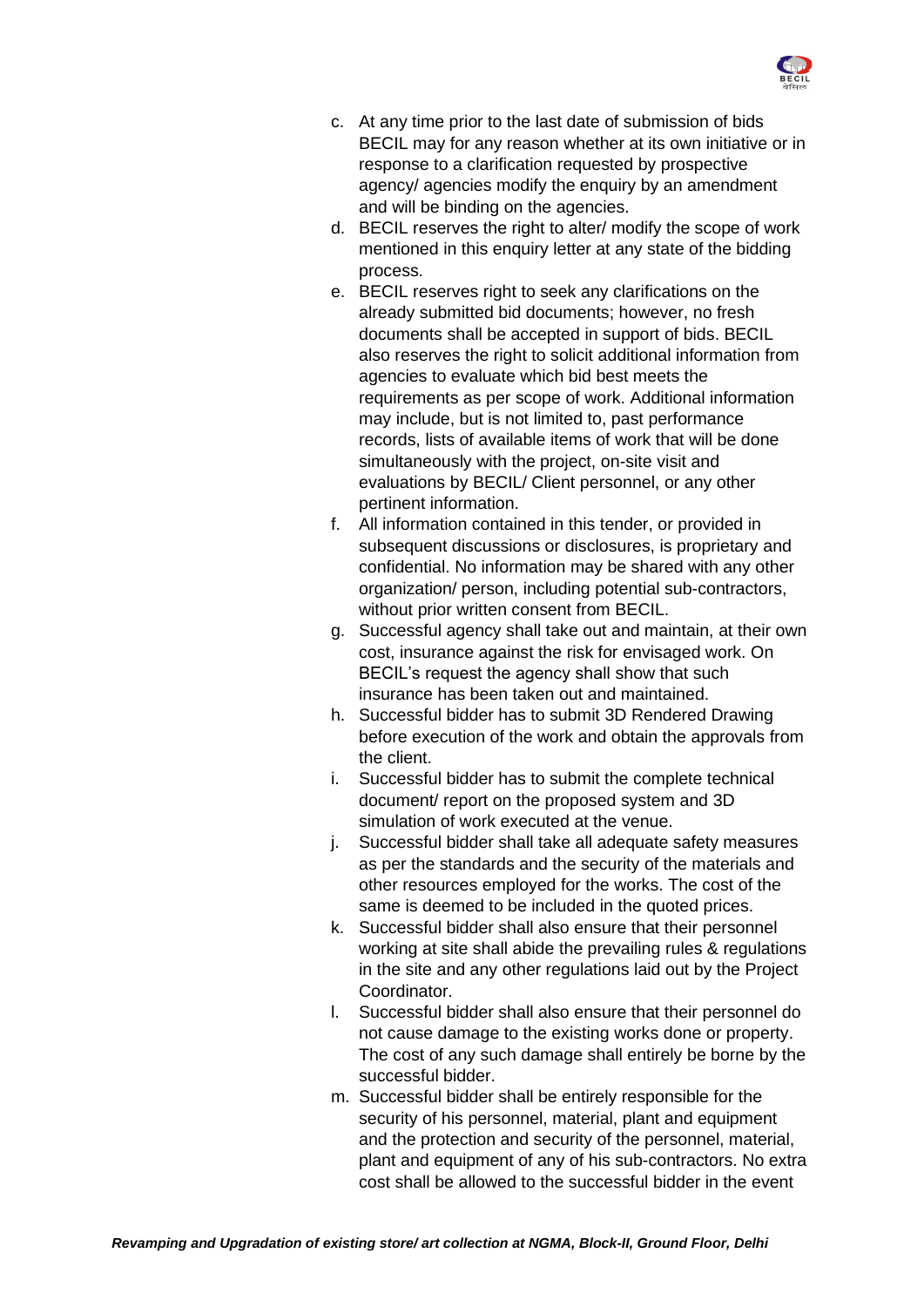

|     |                                                       |   | to any damage occurring to the successful bidder or any of<br>his sub-contractors personnel, materials, plant and<br>equipment whether stored on site or offsite.<br>Transportation and other logistic support including<br>n.<br>accommodation of the teams will be the responsibility of<br>the successful agency. The cost of the same is deemed to<br>be included in the quoted prices.<br>o. After completion of the installation and commissioning, the<br>successful agency shall handover the site in good and<br>usable condition.                                                                                                                                                                                                                                                                                                                                                                                                                                                                                                                                          |
|-----|-------------------------------------------------------|---|--------------------------------------------------------------------------------------------------------------------------------------------------------------------------------------------------------------------------------------------------------------------------------------------------------------------------------------------------------------------------------------------------------------------------------------------------------------------------------------------------------------------------------------------------------------------------------------------------------------------------------------------------------------------------------------------------------------------------------------------------------------------------------------------------------------------------------------------------------------------------------------------------------------------------------------------------------------------------------------------------------------------------------------------------------------------------------------|
| 5.  | <b>Prices</b>                                         |   | : Prices should be in INR. Conditional proposals will not be<br>accepted.                                                                                                                                                                                                                                                                                                                                                                                                                                                                                                                                                                                                                                                                                                                                                                                                                                                                                                                                                                                                            |
| 6.  | <b>Tax Invoices</b>                                   |   | The Tax Invoices shall be raised in the name of "BECIL, New<br>Delhi". The tax in the tax invoice should be shown separately.<br>BECIL GSTN: 07AAACB2575L1ZK                                                                                                                                                                                                                                                                                                                                                                                                                                                                                                                                                                                                                                                                                                                                                                                                                                                                                                                         |
| 7.  | <b>Delivery</b>                                       |   | : All the item/ services shall be delivered to Sr. Project Manager,<br>BECIL at NGMA, Jaipur House, Shershah Road, Near India<br>Gate, Delhi High Court, New Delhi-110003                                                                                                                                                                                                                                                                                                                                                                                                                                                                                                                                                                                                                                                                                                                                                                                                                                                                                                            |
| 8.  | e-Tender Portal<br>Fee                                | ÷ | The bidders have to pay a non-refundable e-tender portal fee<br>amounting to ₹3,540/- (Non-refundable) by way of on-line<br>payment on e-tender portal before submission of the proposal.                                                                                                                                                                                                                                                                                                                                                                                                                                                                                                                                                                                                                                                                                                                                                                                                                                                                                            |
| 9.  | <b>Bid Security</b><br><b>Declaration</b>             |   | : a. Bidders shall submit, along with their Bids, Bid Security<br>Declaration in favor of "Broadcast Engineering Consultants<br>India Limited", and should be valid for 6 months from the<br>submission date of the Bids<br>b. The Bid/ Proposal submitted without Bid Security<br>Declaration, as mentioned above, will be summarily<br>rejected.<br>c. The clauses under Bid Security Declaration made by the<br>bidder will be invoked if:<br>Bidder withdraws its bid before opening of the bids.<br>i.<br>Bidder withdraws its bid after opening of the bids but<br>ii.<br>before Notification of Award.<br>iii. Selected Bidder withdraws its bid / Proposal before<br>furnishing Performance Bank Guarantee.<br>iv. Bidder violates any of the provisions of the bid up to<br>submission of Performance Bank Guarantee.<br>v. Selected Bidder fails to accept the order within five<br>days from the date of receipt of the order. However,<br>BECIL/ Client reserves its right to consider at its sole<br>discretion the late acceptance of the order by selected<br>Bidder. |
| 10. | <b>Performance</b><br><b>Bank</b><br><b>Guarantee</b> |   | : a. Successful agency, to whom Lol/ Work Order will be<br>issued, shall be required to submit the Performance Bank<br>Guarantee for the amount equivalent to 3% of Project<br>Contract Value. Performance Bank Guarantee will be in<br>the form of Bank Guarantee (BG) of any Nationalized /<br>Scheduled / Centralized Bank or a Private Section Bank<br>authorized to conduct government business, valid as per<br>point c) below.                                                                                                                                                                                                                                                                                                                                                                                                                                                                                                                                                                                                                                                |
|     |                                                       |   | b. BECIL/ Client will have the right to invoke the PBG without                                                                                                                                                                                                                                                                                                                                                                                                                                                                                                                                                                                                                                                                                                                                                                                                                                                                                                                                                                                                                       |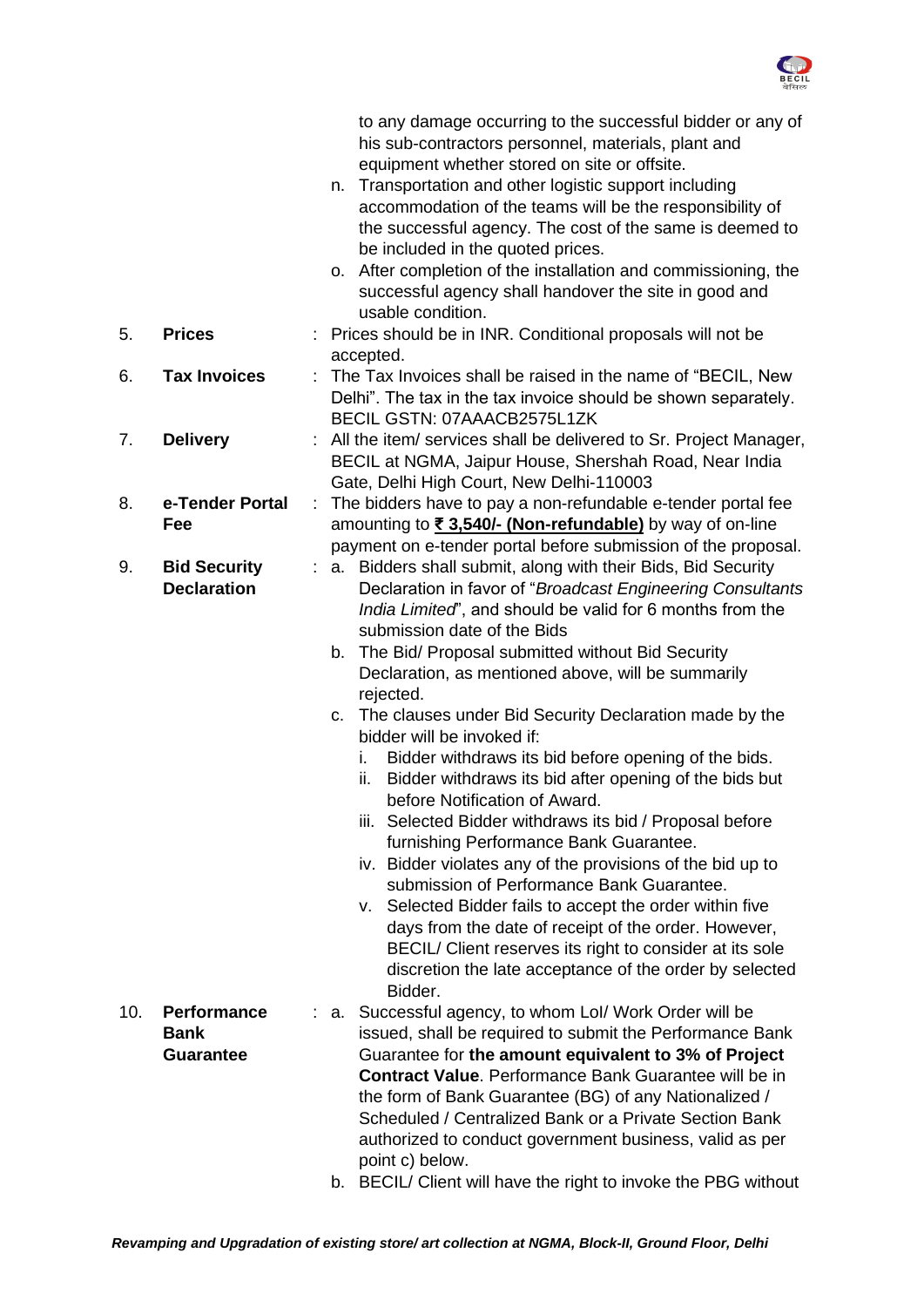

|                 |                      | C. | assigning any reasons if the selected bidder defaults or<br>deemed to have defaulted or in the case of non-<br>acceptance of the work order or poor performance with<br>respect to deliverables.<br>The PBG should remain valid for an additional period of 90<br>(ninety) days beyond the delivery/ defect liability period<br>specified in the work order.<br>d. The PBG will be released (without any accrued interest)<br>after the completion of all tasks (deliverables) as assigned<br>in the work order.<br>e. In case of any failure/ non-performance of the work order |
|-----------------|----------------------|----|----------------------------------------------------------------------------------------------------------------------------------------------------------------------------------------------------------------------------------------------------------------------------------------------------------------------------------------------------------------------------------------------------------------------------------------------------------------------------------------------------------------------------------------------------------------------------------|
|                 |                      |    | as per the terms and conditions, PBG shall be forfeited/en-<br>cashed.                                                                                                                                                                                                                                                                                                                                                                                                                                                                                                           |
| 11.             | <b>Payment</b>       |    | : a. All payment will be released after satisfactory completion of                                                                                                                                                                                                                                                                                                                                                                                                                                                                                                               |
|                 | <b>Schedule</b>      |    | the milestones and release of funds by the client.<br>b. Payment will be made on the basis of the actual quantities<br>executed as per site conditions                                                                                                                                                                                                                                                                                                                                                                                                                           |
|                 |                      |    | c. All deductions on account of income tax as per prevailing<br>law shall be made from payments                                                                                                                                                                                                                                                                                                                                                                                                                                                                                  |
|                 |                      |    | d. Any penalty imposed by BECIL/ Client shall be acceptable                                                                                                                                                                                                                                                                                                                                                                                                                                                                                                                      |
|                 |                      | е. | to the bidder and shall be deducted from the payment due.<br>All Payments to be made in INR only and subject to                                                                                                                                                                                                                                                                                                                                                                                                                                                                  |
|                 |                      |    | liquidated damages and taxes, duties, penalties as                                                                                                                                                                                                                                                                                                                                                                                                                                                                                                                               |
|                 |                      |    | applicable, if any                                                                                                                                                                                                                                                                                                                                                                                                                                                                                                                                                               |
|                 |                      |    | f. Payment Schedule<br>70% payment will be released after delivery of the<br>i)                                                                                                                                                                                                                                                                                                                                                                                                                                                                                                  |
|                 |                      |    | items at site                                                                                                                                                                                                                                                                                                                                                                                                                                                                                                                                                                    |
|                 |                      |    | ii)<br>Further 20% payment shall be released after<br>completion of the installation and placement of the<br>racks and associated items                                                                                                                                                                                                                                                                                                                                                                                                                                          |
|                 |                      |    | Balance 10% payment shall be released after<br>iii)<br>successful completion of complete work                                                                                                                                                                                                                                                                                                                                                                                                                                                                                    |
| 12 <sub>2</sub> | <b>Penalty</b>       | а. | The agency should complete the envisaged work within the                                                                                                                                                                                                                                                                                                                                                                                                                                                                                                                         |
|                 |                      |    | scheduled timeframe (i.e within 15 weeks). Failure to                                                                                                                                                                                                                                                                                                                                                                                                                                                                                                                            |
|                 |                      |    | complete the work in the schedule timeframe, shall attract<br>penalty @ 2% per week of delay, subject of maximum                                                                                                                                                                                                                                                                                                                                                                                                                                                                 |
|                 |                      |    | ceiling of 10% and after that the work will be cancelled and                                                                                                                                                                                                                                                                                                                                                                                                                                                                                                                     |
|                 |                      |    | services will be obtained from alternate sources at the risk                                                                                                                                                                                                                                                                                                                                                                                                                                                                                                                     |
|                 |                      |    | and cost of the defaulting agency.                                                                                                                                                                                                                                                                                                                                                                                                                                                                                                                                               |
| 13.             | <b>Submission of</b> |    | a. Each bidder must submit the proposal/ responses/                                                                                                                                                                                                                                                                                                                                                                                                                                                                                                                              |
|                 | Proposal             |    | documents in the 2 covers as mentioned below:<br>b. Cover-1 Technical Cover: Should contain the following                                                                                                                                                                                                                                                                                                                                                                                                                                                                        |
|                 |                      |    | documents but not limited to:                                                                                                                                                                                                                                                                                                                                                                                                                                                                                                                                                    |
|                 |                      |    | Proposal Submission Letter as per Appendix-B<br>İ.                                                                                                                                                                                                                                                                                                                                                                                                                                                                                                                               |
|                 |                      |    | Signed copy of the enquiry letter<br>ii.                                                                                                                                                                                                                                                                                                                                                                                                                                                                                                                                         |
|                 |                      |    | iii. Compliance Statement to the bill of quantities<br>mentioned in Annexure-I                                                                                                                                                                                                                                                                                                                                                                                                                                                                                                   |
|                 |                      |    | iv. Compliance Statement as per Annexure-II                                                                                                                                                                                                                                                                                                                                                                                                                                                                                                                                      |
|                 |                      |    | v. Indemnity Bond as per Appendix-C                                                                                                                                                                                                                                                                                                                                                                                                                                                                                                                                              |
|                 |                      |    | vi. Bid Security Declaration as per Appendix-D                                                                                                                                                                                                                                                                                                                                                                                                                                                                                                                                   |
|                 |                      |    | vii. Profile of the Agency as per Appendix-E                                                                                                                                                                                                                                                                                                                                                                                                                                                                                                                                     |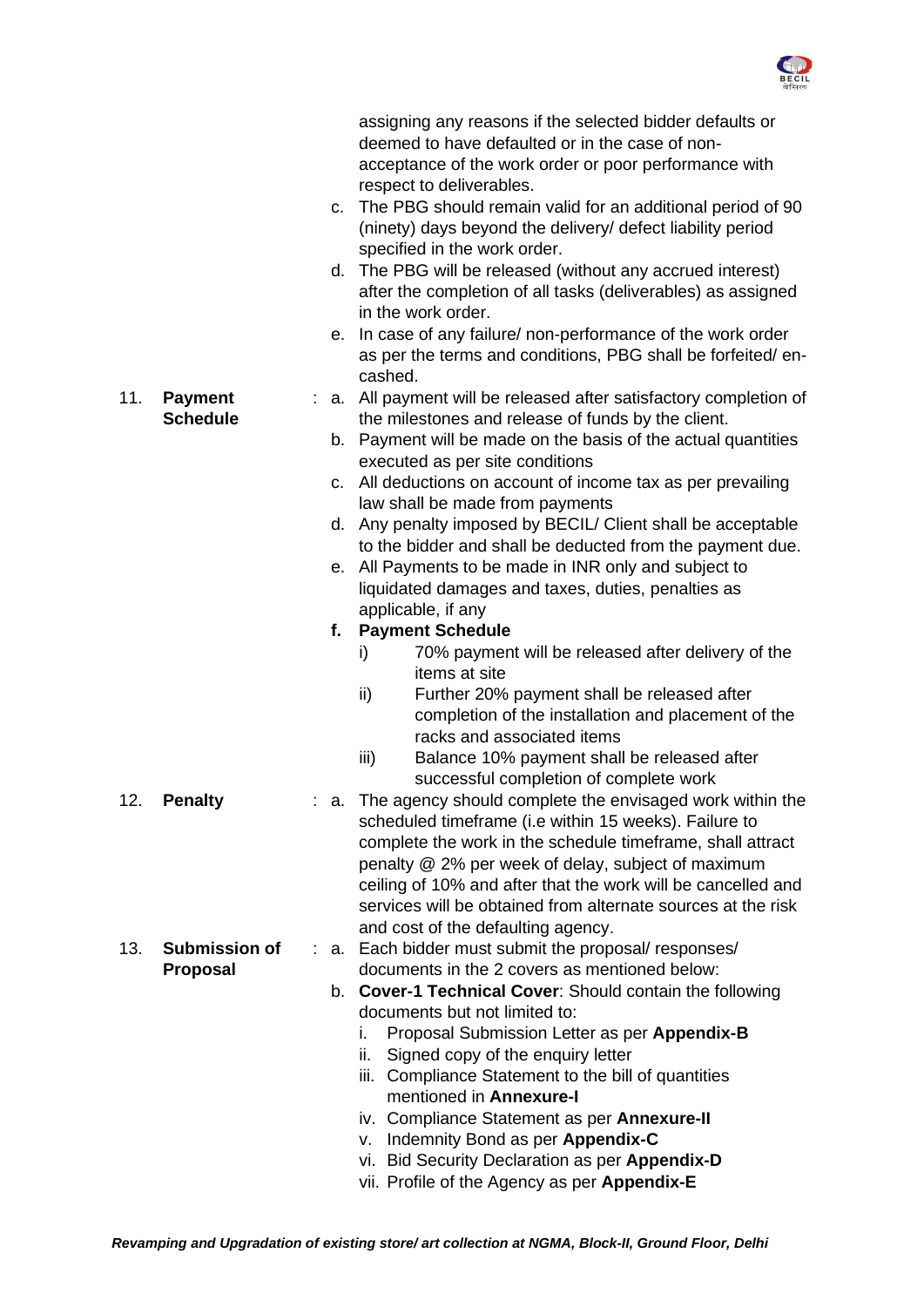

|  | viii. Undertakings as per Appendix-F<br>ix. Information as per Appendix-G and H          |
|--|------------------------------------------------------------------------------------------|
|  | c. Cover-2 Financial Cover: Should contain the financial<br>proposal as per Annexure-III |
|  | : a. The evaluation of the proposals will be done by the                                 |

- 14. **Proposal Opening and Evaluation**
- : a. The evaluation of the proposals will be done by the evaluation committee.
	- b. **Technical Opening & Evaluation (Cover1)**: The covers containing technical proposal will be opened, online, in the first instance and will be evaluated as per criteria. Failing to qualify minimum eligibility and technical evaluation criterion shall lead to rejection of the Proposal and Bidder.
	- c. Evaluation committee may ask bidders to showcase their past experiences and committee may visit the bidder's facility/ installations which will be proposed to be used for the work.
	- d. **Financial Opening (Cover2)**: The second cover containing the financial bids will be opened online only for the bidders who will qualify in technical evaluation.
- : a. Selection procedure will be on the basis of **Price Based System – Least Cost Selection**.
	- b. The total amount quoted by the bidder, for the envisaged scope of work, will be considered for selection process.
	- c. The LoI/ work order will be issued to the bidder who has quoted the total lowest price for the envisaged work.

## **Sd/- Deputy General Manager**

15. **Selection of the Successful bidder/ agency**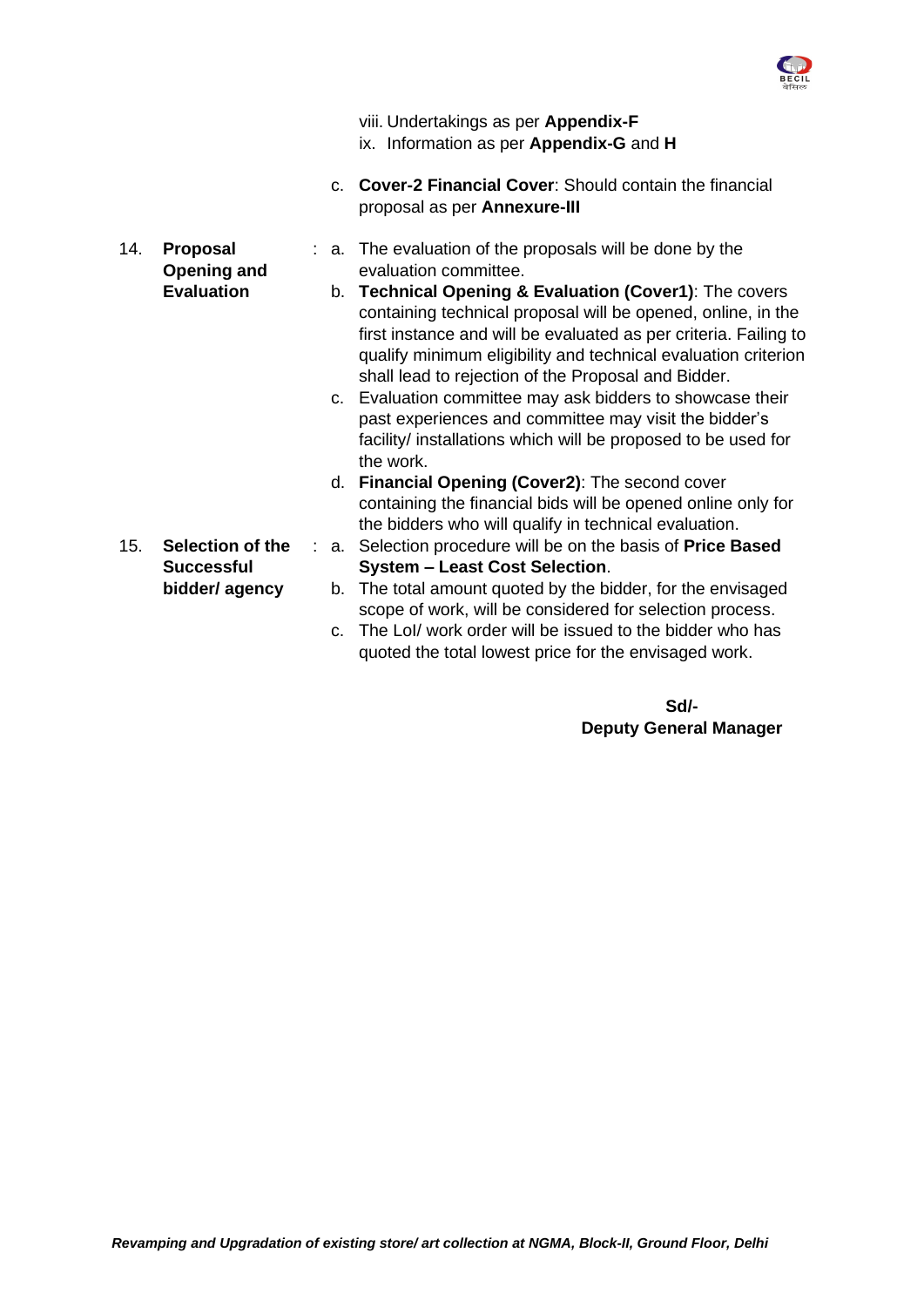

**Annexure-I**

# **Bill of Quantities for [Revamping and Upgradation of existing store/ art collection at](#page-0-0)  NGMA, [Block-II, Ground Floor,](#page-0-0) Delhi**

| #  | Category                                   | <b>Specifications</b>                                                                                                                                                                                                                                                                                                                                                                                                                                                                                                                                                                                 | <b>Approx. Size</b><br>(WxDxH)                  | <b>Appro</b><br>x. Qty.<br>(Pcs)               | <b>Sugge</b><br>stive<br><b>Makes</b> | <b>Propos</b><br>ed Make | Complian<br>ce |  |
|----|--------------------------------------------|-------------------------------------------------------------------------------------------------------------------------------------------------------------------------------------------------------------------------------------------------------------------------------------------------------------------------------------------------------------------------------------------------------------------------------------------------------------------------------------------------------------------------------------------------------------------------------------------------------|-------------------------------------------------|------------------------------------------------|---------------------------------------|--------------------------|----------------|--|
| 1. | <b>MS</b><br><b>STORAGE</b><br><b>RACK</b> | Racks are<br>manufactured<br>from 'L' Angle<br>50x50x2mm 'L'<br>angles with anti-                                                                                                                                                                                                                                                                                                                                                                                                                                                                                                                     | 1200x450x2400m<br>m<br>Number Of Shelf<br>$-2$  | 40                                             | Tata,<br>Apollo,<br>Sail              |                          |                |  |
|    |                                            | rust treatment<br>and shall be<br>finished with<br>powder coating<br>(Colour: prince                                                                                                                                                                                                                                                                                                                                                                                                                                                                                                                  | 1200x725x2900m<br>m<br>Number Of Shelf<br>$-2$  | 40                                             | Tata,<br>Apollo,<br>Sail              |                          |                |  |
|    |                                            | grey). the<br>partition between<br>them is made of<br>solid sections.<br>* Rack will be two                                                                                                                                                                                                                                                                                                                                                                                                                                                                                                           | 1200x1100x2400<br>mm<br>Number Of Shelf<br>- 1  | 100                                            | Tata,<br>Apollo,<br>Sail              |                          |                |  |
|    |                                            | sides covered &<br>two sides<br>opened.<br>* Racks shall be<br>assembled with<br>GI bolt and nuts.<br>* The quality of<br>the M.S sheet<br>which is used for<br>racks shall be<br>free from any<br>defects,<br>Undulations, old<br>paints, and<br>surface corrosion,<br>etc.<br>* Racks shall be<br>manufactured<br>from M.S angle<br>50x50x2mm.<br>* Shelves shall be<br>manufactured<br>from 16 SWG<br>thick sheets.<br>* H/D Rubber<br>bushes shall be<br>provided to the<br>bottom of legs of<br>slotted angle<br>racks.<br>* Rack with<br>Compartments of<br>3 to 5 nos. of<br>shelves. Distance | 1200x1700x2800<br>mm<br>Number Of Shelf<br>$-1$ | 05                                             | Tata,<br>Apollo,<br>Sail              |                          |                |  |
|    |                                            |                                                                                                                                                                                                                                                                                                                                                                                                                                                                                                                                                                                                       | 1200x350x2400m<br>m<br>Number Of Shelf<br>- 3   | 103                                            | Tata,<br>Apollo,<br>Sail              |                          |                |  |
|    |                                            |                                                                                                                                                                                                                                                                                                                                                                                                                                                                                                                                                                                                       |                                                 | 1200x500x2900m<br>m<br>Number Of Shelf<br>$-3$ | 129                                   | Tata,<br>Apollo,<br>Sail |                |  |
|    |                                            |                                                                                                                                                                                                                                                                                                                                                                                                                                                                                                                                                                                                       | 1200x350x2400m<br>m<br>Number Of Shelf<br>- 3   | 26                                             | Tata,<br>Apollo,<br>Sail              |                          |                |  |
|    |                                            |                                                                                                                                                                                                                                                                                                                                                                                                                                                                                                                                                                                                       | 1200x1500x2800<br>mm<br>Number Of Shelf<br>$-2$ | 04                                             | Tata,<br>Apollo,<br>Sail              |                          |                |  |
|    |                                            |                                                                                                                                                                                                                                                                                                                                                                                                                                                                                                                                                                                                       | 1200x350x2400m<br>m<br>Number Of Shelf<br>- 4   | 04                                             | Tata,<br>Apollo,<br>Sail              |                          |                |  |
|    |                                            |                                                                                                                                                                                                                                                                                                                                                                                                                                                                                                                                                                                                       |                                                 | 1200x675x2400<br>Number Of Shelf<br>$-2$       | 39                                    | Tata,<br>Apollo,<br>Sail |                |  |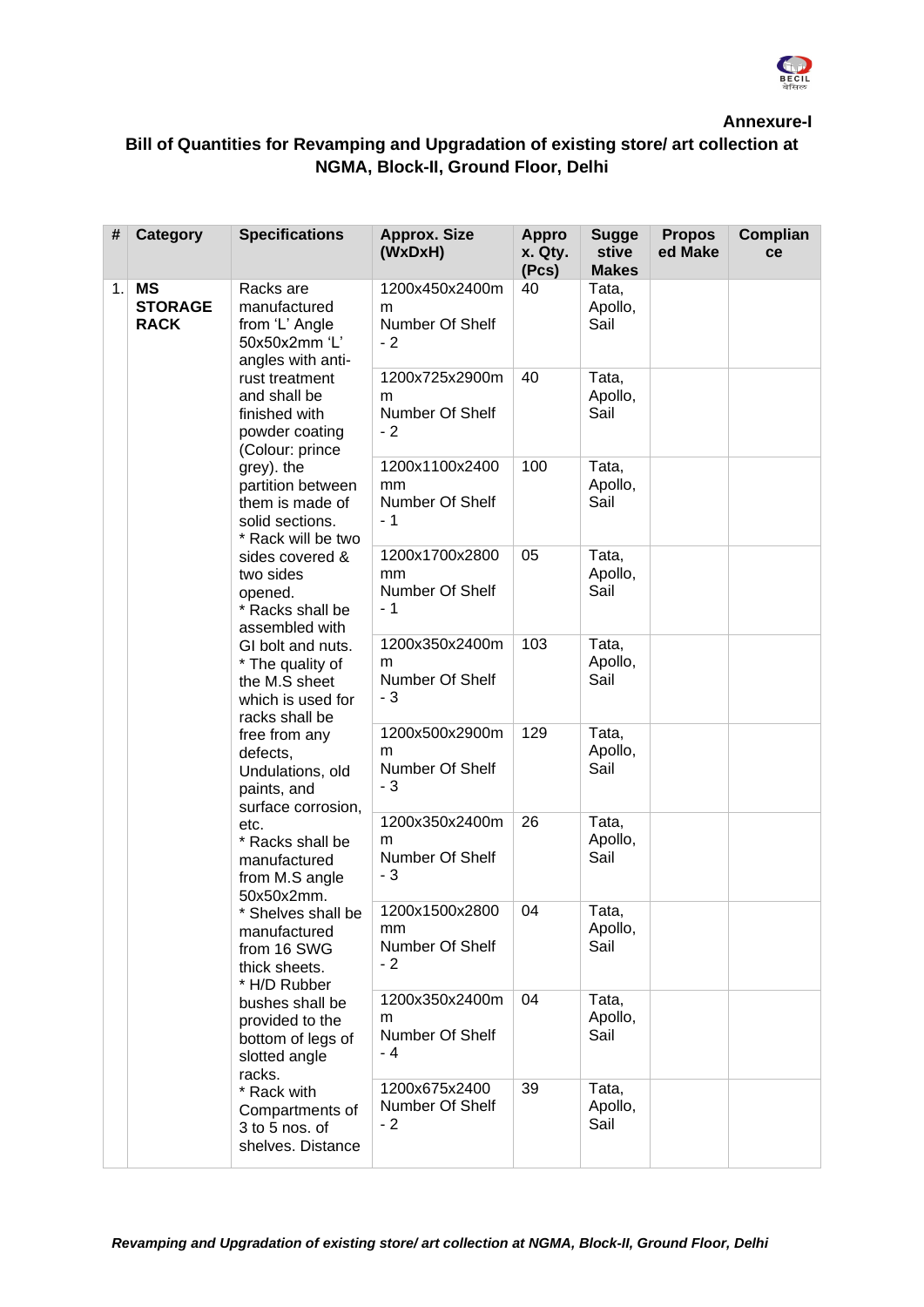

| #   | <b>Category</b>                                                                | <b>Specifications</b>                                                                                                                                                                                                              | <b>Approx. Size</b><br>(WxDxH)                  | <b>Appro</b><br>x. Qty.<br>(Pcs) | <b>Sugge</b><br>stive<br><b>Makes</b> | <b>Propos</b><br>ed Make | Complian<br>ce |
|-----|--------------------------------------------------------------------------------|------------------------------------------------------------------------------------------------------------------------------------------------------------------------------------------------------------------------------------|-------------------------------------------------|----------------------------------|---------------------------------------|--------------------------|----------------|
|     |                                                                                | between each<br>shelf will be as<br>per the tender<br>drawings.<br>*4x4mm solid bar                                                                                                                                                | 2400x1650x4500<br>mm<br>Number Of Shelf<br>$-1$ | 05                               | Tata,<br>Apollo,<br>Sail              |                          |                |
|     |                                                                                | used both front &<br>rear sides of<br>racks for painting<br>support.                                                                                                                                                               | 1200x2550x2700<br>mm<br>Number Of Shelf<br>$-1$ | 17                               | Tata,<br>Apollo,<br>Sail              |                          |                |
|     |                                                                                | Note: Before the<br>final quote kindly<br>review the tender<br>drawing along<br>with no. of<br>shelves & size.                                                                                                                     |                                                 |                                  |                                       |                          |                |
| 2.1 | <b>SITE</b><br><b>CLEARANCE</b><br><b>AND</b><br><b>DISMANTLI</b><br><b>NG</b> | Clearing of site of<br>all existing<br>storage & shifting<br>of existing art<br>works,<br>dismantling<br>unwanted<br>partition,<br>services. Cleaning<br>the site of all<br>termites, pests<br>etc. and cleaning<br>in all aspects |                                                 | 1 Job                            |                                       |                          |                |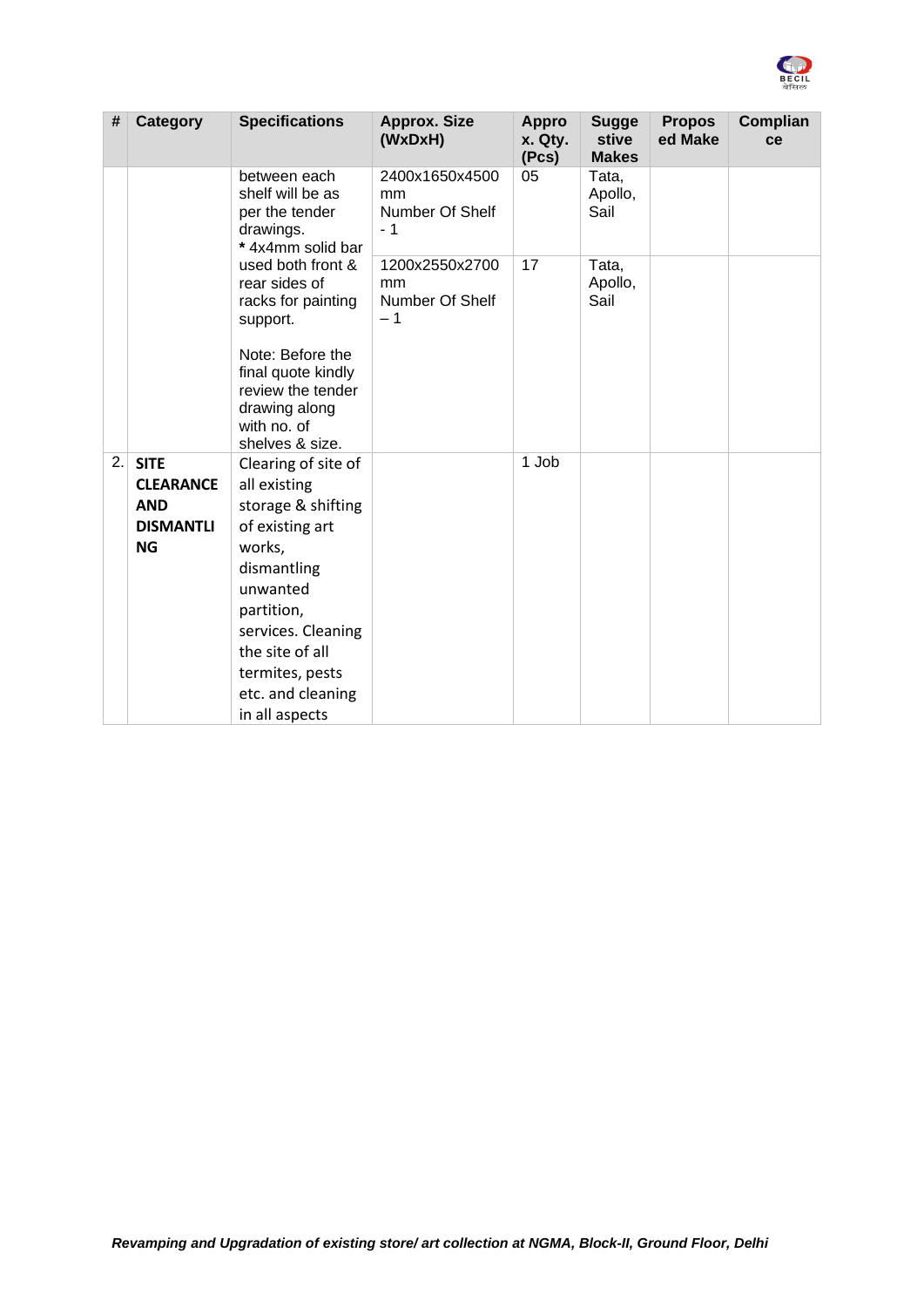

### **TYPICAL RACK DRAWING**

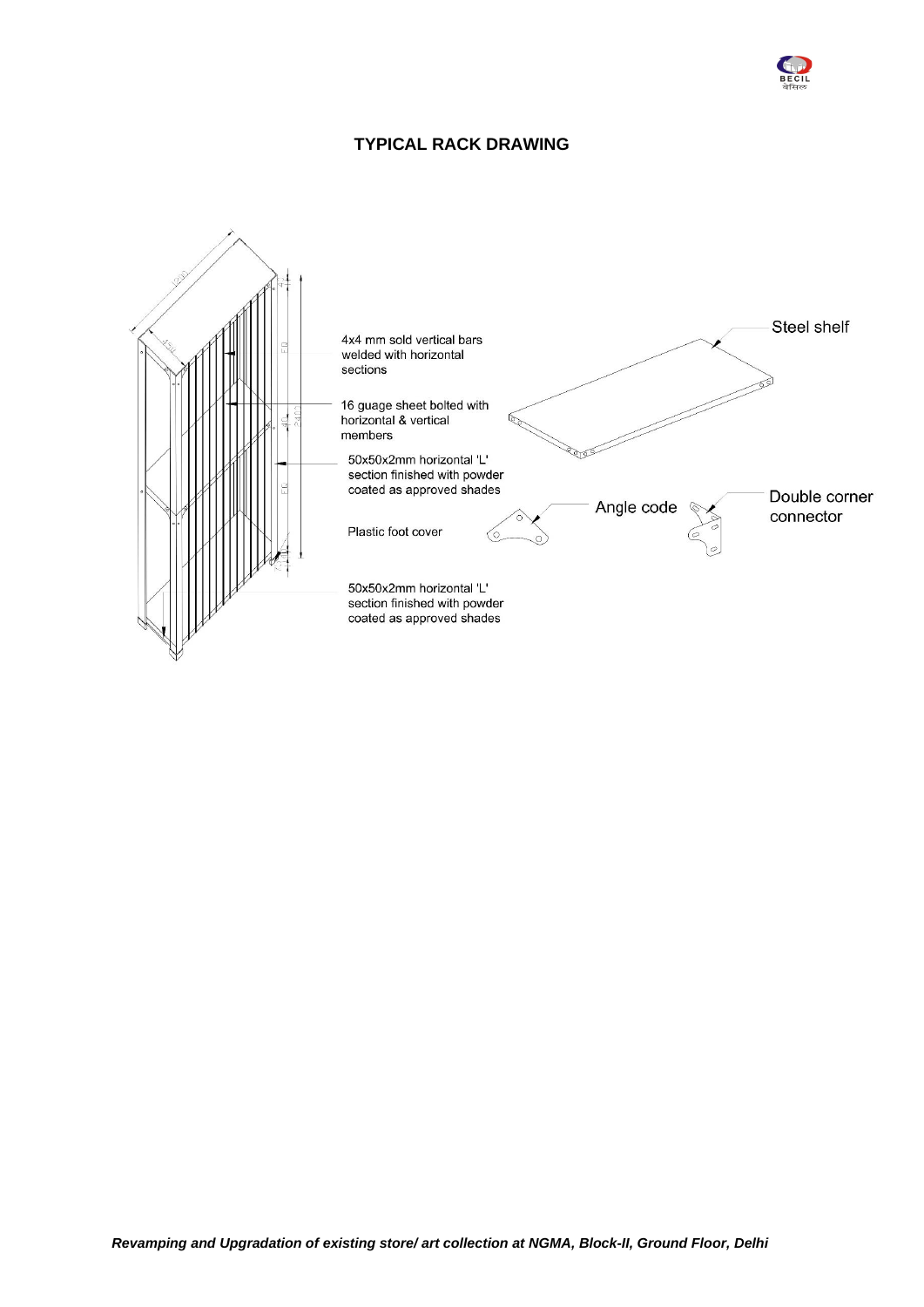

#### **Annexure-II**

# **Eligibility and Technical Evaluation Criteria for the Bidders – Cover-1**

| S.<br>No. | <b>Evaluation Criteria</b>                                                                                                                                       | <b>Documents to be submitted</b>                                                                                                                                                                                                                                                             | <b>Compliance</b> |
|-----------|------------------------------------------------------------------------------------------------------------------------------------------------------------------|----------------------------------------------------------------------------------------------------------------------------------------------------------------------------------------------------------------------------------------------------------------------------------------------|-------------------|
| 1.        | <b>Legal Capacity of the</b><br><b>Bidder</b>                                                                                                                    |                                                                                                                                                                                                                                                                                              |                   |
|           | Bidders should be registered<br>in India under Companies<br>Act and should have been in                                                                          | Copy of Certificate of Incorporation of<br>under Companies Act<br><b>AND</b>                                                                                                                                                                                                                 |                   |
|           | the business in India for last<br>5 (Five) Years as on<br>31.05.2022                                                                                             | Copy of Memorandum and Articles of<br>Association<br>Signed Form as per Appendix-E                                                                                                                                                                                                           |                   |
|           | <b>Bidder should have</b><br>registration certificate of<br><b>MSME &amp; ISO certificate</b>                                                                    | Copy of Registration Certificate                                                                                                                                                                                                                                                             |                   |
|           | <b>Bidder should have Valid</b><br><b>ISO</b> certificate                                                                                                        | Copy of ISO Certificate                                                                                                                                                                                                                                                                      |                   |
| 2.        | <b>Financial Capacity of the</b><br><b>Bidder</b>                                                                                                                |                                                                                                                                                                                                                                                                                              |                   |
|           | Bidder should have average<br>audited turnover of ₹1.50<br>Crores per annum during the<br>last three consecutive                                                 | Copies of the audited Balance sheets<br>duly audited by the statutory auditor/<br><b>Chartered Accountant of the</b><br>Company. AND                                                                                                                                                         |                   |
|           | financial years (FY18-19, 19-<br>20, 20-21).                                                                                                                     | Certificate from statutory auditor/<br><b>Chartered Accountant regarding</b><br>turnover as asked in the clause. AND                                                                                                                                                                         |                   |
|           |                                                                                                                                                                  | Signed Form as per Appendix-G                                                                                                                                                                                                                                                                |                   |
|           | Bidder should have positive<br>net worth as on 31.03.2021                                                                                                        | Certificate from statutory auditor/<br>Chartered Accountant regarding net<br>worth as asked in the clause                                                                                                                                                                                    |                   |
| 3.        | <b>Technical Capacity of the</b><br><b>Bidder</b>                                                                                                                |                                                                                                                                                                                                                                                                                              |                   |
|           | <b>Bidders must have</b><br>completed the works as<br>mentioned below during the<br>last Five years ending<br>pervious day of last date of<br>submission of bids | Copy of work order OR contract OR<br>performance certificate from the<br>clients. AND<br>Certificate from statutory auditor/<br>Chartered Accountant, regarding<br>invoices raised and payment/ fees<br>received from the respective clients.<br><b>AND</b><br>Signed Form as per Appendix-H |                   |
|           | i.<br>Three similar works of<br>storage systems each<br>costing not less than ₹ 30<br>Lakhs<br><b>OR</b>                                                         |                                                                                                                                                                                                                                                                                              |                   |
|           | ii.<br>Two similar works of<br>storage systems each<br>costing not less than ₹45<br>lakhs<br><b>OR</b>                                                           |                                                                                                                                                                                                                                                                                              |                   |
|           | One similar work of<br>iii.                                                                                                                                      |                                                                                                                                                                                                                                                                                              |                   |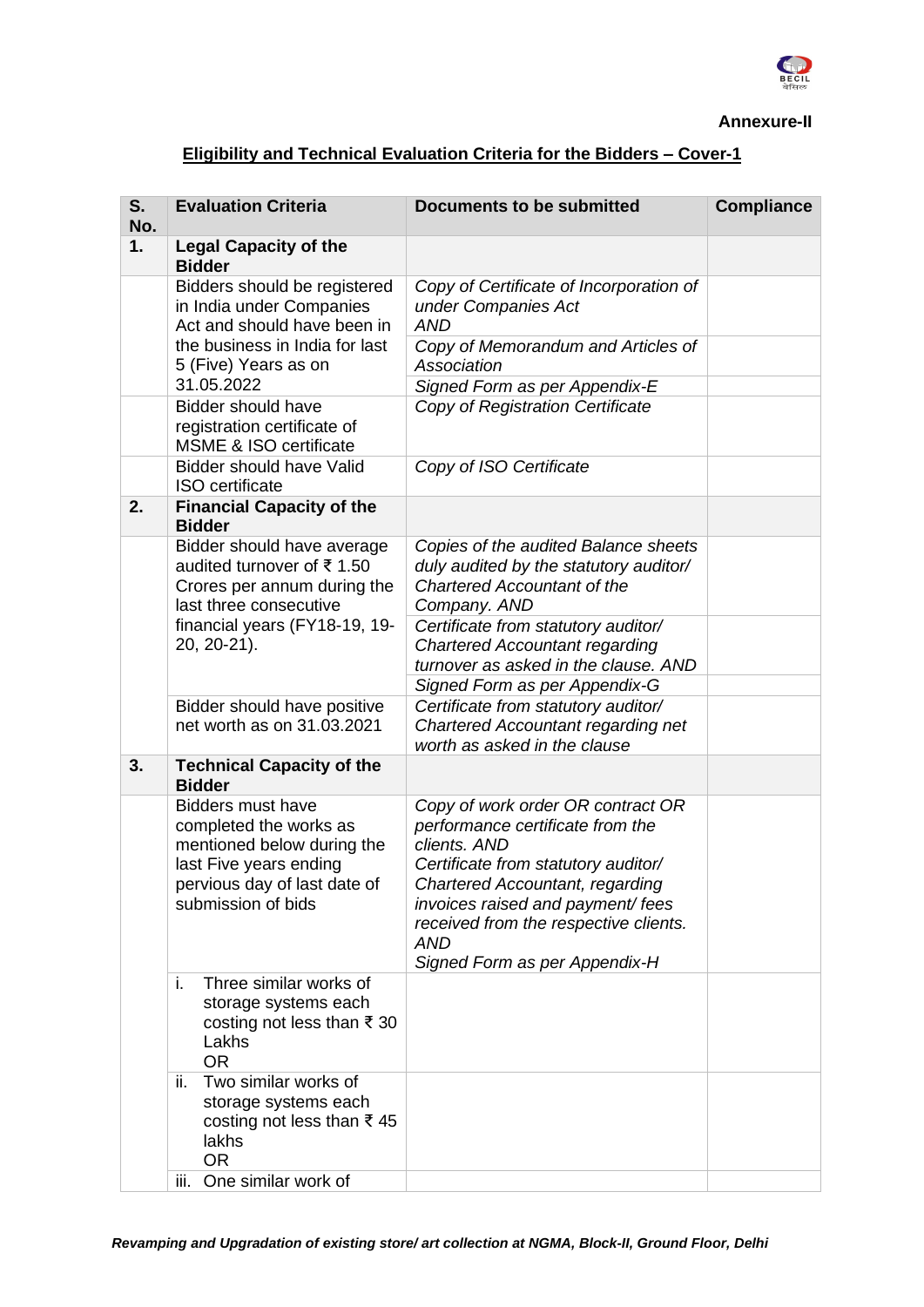

| S.<br>No. | <b>Evaluation Criteria</b>                         | Documents to be submitted                                                                                                                                                  | <b>Compliance</b> |
|-----------|----------------------------------------------------|----------------------------------------------------------------------------------------------------------------------------------------------------------------------------|-------------------|
|           | storage systems costing<br>not less than ₹90 lakhs |                                                                                                                                                                            |                   |
|           |                                                    |                                                                                                                                                                            |                   |
| 4.        | Proposal (based on<br>documents submitted)         |                                                                                                                                                                            |                   |
|           | <b>Technical Proposal</b>                          | Examination of the technical details,<br>quantities of all proposed items and<br>their quality and quantities for<br>conformity to meeting the technical<br>specifications |                   |
|           |                                                    | Technical literature of the proposed<br>equipment                                                                                                                          |                   |
|           |                                                    | Drawings, working methodology,<br>technical simulation for all required<br>system                                                                                          |                   |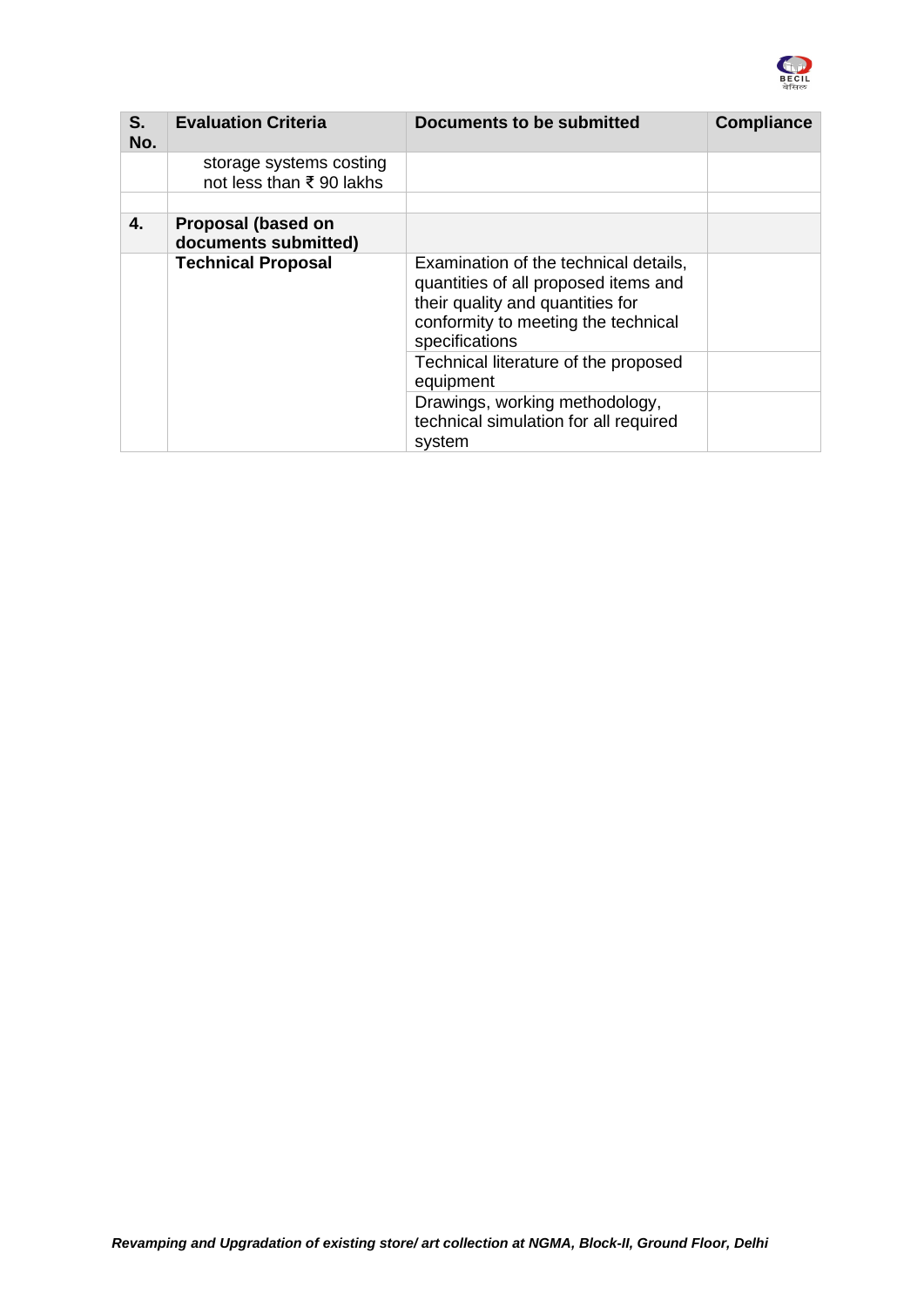

**Annexure-III**

## **Financial Bid Format – Cover-2**

[Financial details to be submitted and uploaded under Cover 2]

To,

The Chairman and Managing Director, Broadcast Engineering Consultants India Limited, 56-A/17, Block-C, Sector -62, Noida -201307 (U.P.)

Dear Sir,

We, the undersigned on behalf of <*name of the agency*>, wish to submit our offer <*title of project*> in accordance with your tender <*tender reference*> dated <*insert Date*>.

We are hereby submitting our Financial Proposal.

| S.<br><b>No</b> | Category                         | <b>Specifications</b>                                                                                                                                                                                                                                                                                                                                                                                                                                                                                                                                                  | <b>Approx. Size</b><br>(WxDxH)              | <b>Approx</b><br>. Qty.<br>(Pcs)            | Propose<br>d Make | Rat<br>e | Ta<br>$\mathbf{x}$<br>(%) | Amoun<br>t |  |
|-----------------|----------------------------------|------------------------------------------------------------------------------------------------------------------------------------------------------------------------------------------------------------------------------------------------------------------------------------------------------------------------------------------------------------------------------------------------------------------------------------------------------------------------------------------------------------------------------------------------------------------------|---------------------------------------------|---------------------------------------------|-------------------|----------|---------------------------|------------|--|
| $\mathbf{1}$    | <b>MS STORAGE</b><br><b>RACK</b> | Racks are<br>manufactured<br>from 'L' Angle<br>50x50x2mm 'L'<br>angles with anti-<br>rust treatment<br>and shall be<br>finished with<br>powder coating<br>(Colour: prince<br>grey). the<br>partition between<br>them is made of<br>solid sections.<br>* Rack will be two<br>sides covered &<br>two sides opened.<br>* Racks shall be<br>assembled with GI<br>bolt and nuts.<br>* The quality of<br>the M.S sheet<br>which is used for<br>racks shall be free<br>from any defects,<br>Undulations, old<br>paints, and<br>surface corrosion,<br>etc.<br>* Racks shall be | 1200x450x2400mm<br>Number Of Shelf - 2      | 40                                          |                   |          |                           |            |  |
|                 |                                  |                                                                                                                                                                                                                                                                                                                                                                                                                                                                                                                                                                        | 1200x725x2900mm<br>Number Of Shelf - 2      | 40                                          |                   |          |                           |            |  |
|                 |                                  |                                                                                                                                                                                                                                                                                                                                                                                                                                                                                                                                                                        | 1200x1100x2400m<br>m<br>Number Of Shelf - 1 | 100                                         |                   |          |                           |            |  |
|                 |                                  |                                                                                                                                                                                                                                                                                                                                                                                                                                                                                                                                                                        |                                             | 1200x1700x2800m<br>m<br>Number Of Shelf - 1 | 05                |          |                           |            |  |
|                 |                                  |                                                                                                                                                                                                                                                                                                                                                                                                                                                                                                                                                                        | 1200x350x2400mm<br>Number Of Shelf - 3      | 103                                         |                   |          |                           |            |  |
|                 |                                  |                                                                                                                                                                                                                                                                                                                                                                                                                                                                                                                                                                        | 1200x500x2900mm<br>Number Of Shelf - 3      | 129                                         |                   |          |                           |            |  |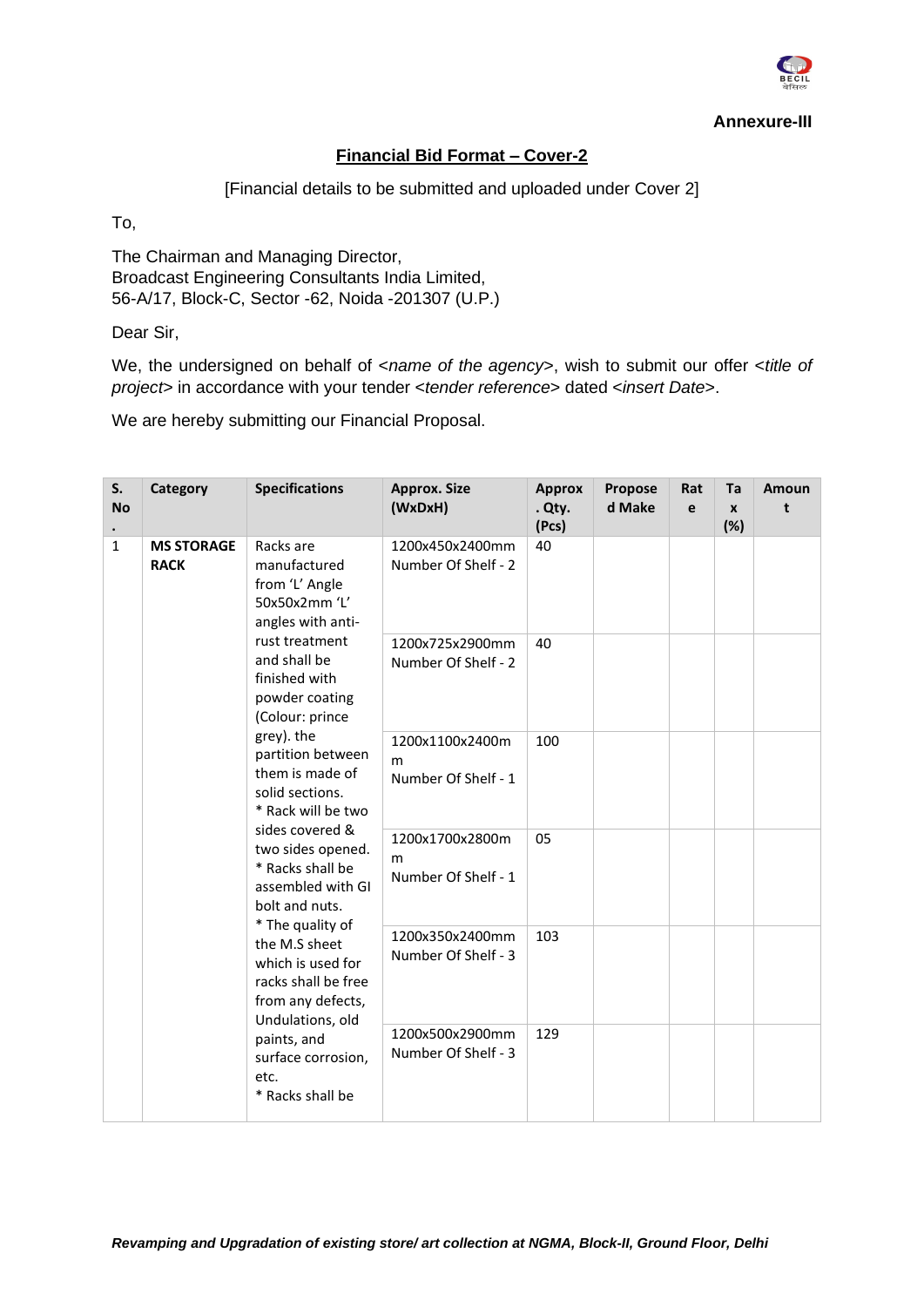

| S.<br><b>No</b> | Category                                                                                                                   | <b>Specifications</b>                                                                                                                                                                       | <b>Approx. Size</b><br>(WxDxH)              | <b>Approx</b><br>. Qty.<br>(Pcs) | Propose<br>d Make | Rat<br>e | Ta<br>$\boldsymbol{x}$<br>(%) | Amoun<br>t |
|-----------------|----------------------------------------------------------------------------------------------------------------------------|---------------------------------------------------------------------------------------------------------------------------------------------------------------------------------------------|---------------------------------------------|----------------------------------|-------------------|----------|-------------------------------|------------|
|                 |                                                                                                                            | manufactured<br>from M.S angle<br>50x50x2mm.<br>* Shelves shall be<br>manufactured                                                                                                          | 1200x350x2400mm<br>Number Of Shelf - 3      | 26                               |                   |          |                               |            |
|                 |                                                                                                                            | from 16 SWG thick<br>sheets.<br>* H/D Rubber<br>bushes shall be<br>provided to the<br>bottom of legs of<br>slotted angle<br>racks.<br>* Rack with<br>Compartments of                        | 1200x1500x2800m<br>m<br>Number Of Shelf - 2 | 04                               |                   |          |                               |            |
|                 |                                                                                                                            |                                                                                                                                                                                             | 1200x350x2400mm<br>Number Of Shelf - 4      | 04                               |                   |          |                               |            |
|                 |                                                                                                                            | 3 to 5 nos. of<br>shelves. Distance<br>between each<br>shelf will be as per<br>the tender<br>drawings.                                                                                      | 1200x675x2400<br>Number Of Shelf - 2        | 39                               |                   |          |                               |            |
|                 |                                                                                                                            | * 4x4mm solid bar<br>used both front &<br>rear sides of racks<br>for painting                                                                                                               | 2400x1650x4500m<br>m<br>Number Of Shelf - 1 | 05                               |                   |          |                               |            |
|                 | support.<br>Note: Before the<br>final quote kindly<br>review the tender<br>drawing along<br>with no. of shelves<br>& size. | 1200x2550x2700m<br>m<br>Number Of Shelf - 1                                                                                                                                                 | 17                                          |                                  |                   |          |                               |            |
| $\overline{2}$  | <b>SITE</b><br><b>CLEARANCE</b><br><b>AND</b><br><b>DISMANTLIN</b><br>G                                                    | Clearing of site of<br>all existing<br>storage,<br>dismantling<br>unwanted<br>partition, services.<br>Cleaning the site<br>of all termites,<br>pests etc. and<br>cleaning in all<br>aspects |                                             | 1 Job                            |                   |          |                               |            |

# **The financial bid for the services as envisaged in the tender document:**

|               | (in numerals) (including GST) |
|---------------|-------------------------------|
|               |                               |
| <b>Rupees</b> | (in words) (including GST)    |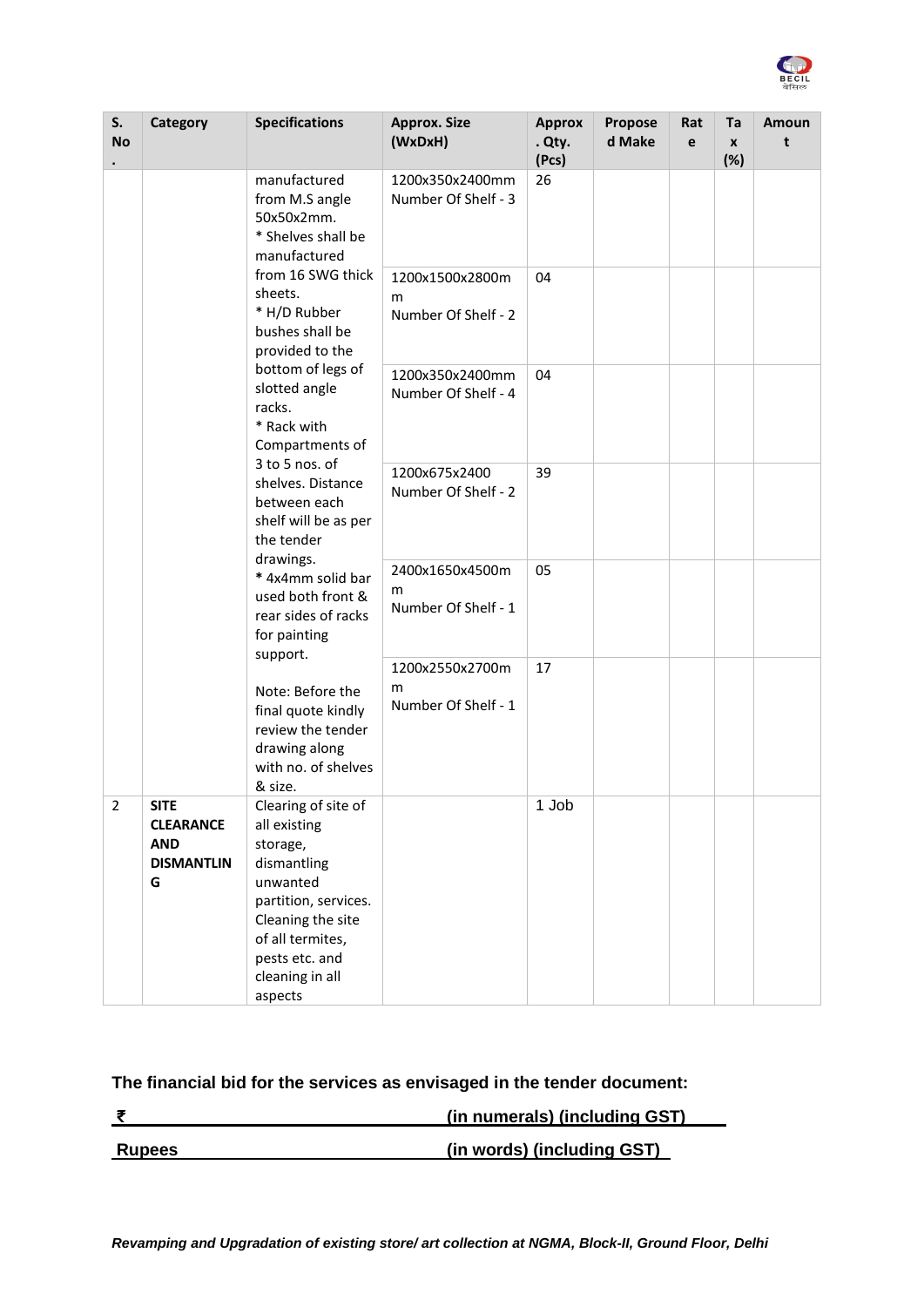

We undertake, if our Proposal is accepted, to start the services with immediate effect or as stipulated in the LoI/ WO.

We understand you are not bound to accept any proposal you receive.

Yours sincerely, (Authorized Signatory) Signature: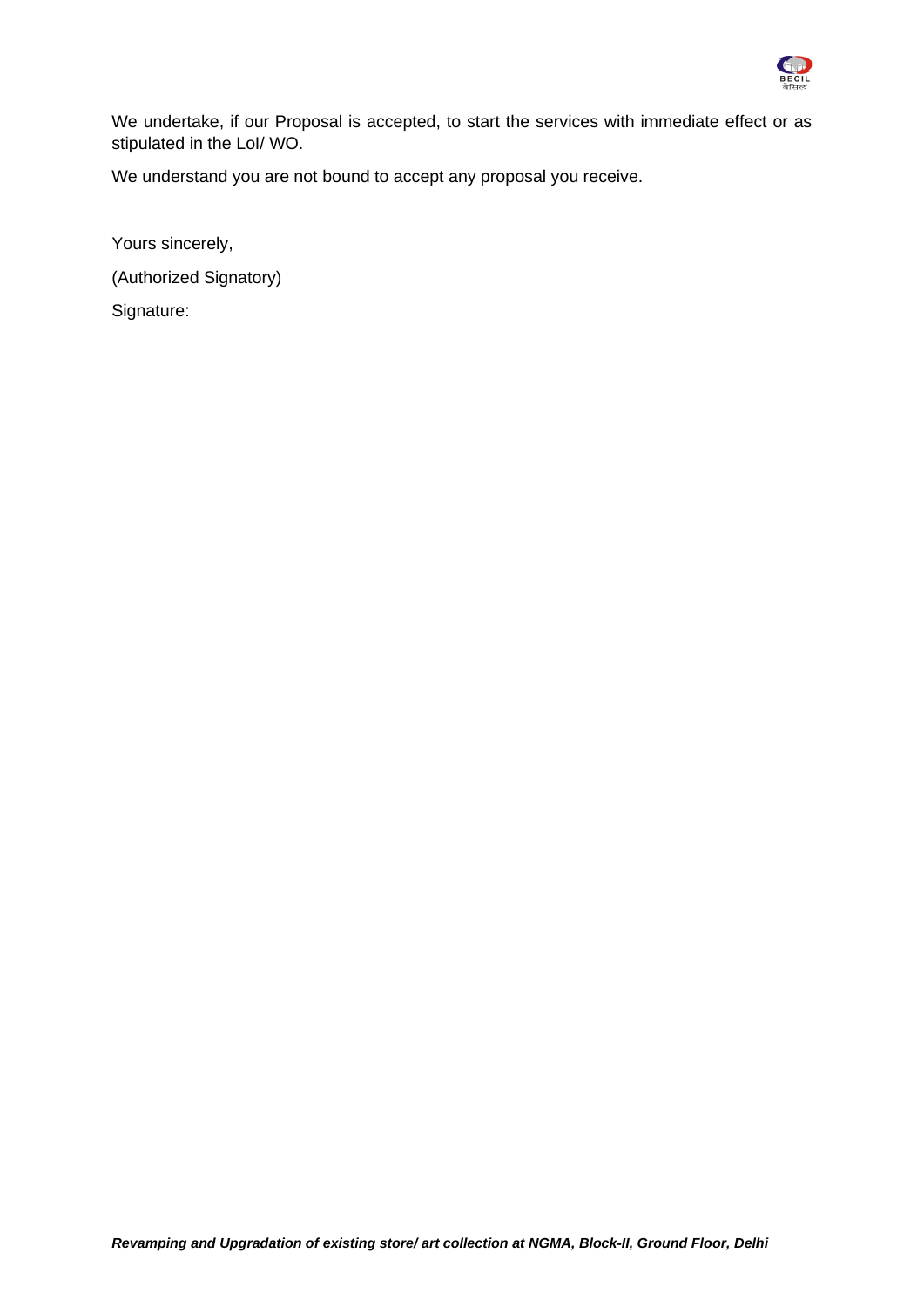

### **INSTRUCTIONS TO USE E-TENDERING PORTAL OF BECIL**

- 1. E-Procurement is the complete process of e-Tendering from publishing of tenders online, inviting online bids, evaluation and award of contract using the system. You may keep a watch of the tenders floated under https://becil.euniwizarde.com. These will be invited for online Bids. Bidder Enrolment can be done using "Bidder Enrolment".
- 2. The instructions given below are meant to assist the bidders in registering on the etender Portal, and submitting their bid online on https://becil.euniwizarde.com the etendering portal as per uploaded bid.
- 3. More information useful for submitting online bids on may be obtained at: [https://becil.euniwizarde.com](https://becil.euniwizarde.com/)
- 4. GUIDELINES FOR REGISTRATION ON PORTAL
	- a. Bidders are required to enrol on the e-Procurement Portal by clicking on the link "Online Bidder Enrolment" on the e-tender Portal by paying the Registration fee of ₹ 2000/- +Applicable GST.
	- b. As part of the enrolment process, the bidders will be required to choose a unique username and assign a password for their accounts.
	- c. Bidders are advised to register their valid email address and mobile numbers as part of the registration process. These would be used for any communication with the bidders.
	- d. Upon enrolment, the bidders will be required to register their valid Digital Signature Certificate (Only Class III Certificates with signing + encryption key usage) issued by any Certifying Authority recognized by CCA India (e.g. Sify / TCS / nCode / eMudhra etc.), with their profile. Or bidders can contact our help desk for getting the DSC.
	- e. Only valid DSC should be registered by a bidder. Please note that the bidders are responsible to ensure that they do not lend their DSC's to others which may lead to misuse.
	- f. Bidder then logs in to the site through the secured log-in by entering their user ID /password and the password of the DSC / e-Token.
	- g. The scanned copies of all original documents should be uploaded in pdf format on portal [https://becil.euniwizarde.com.](https://becil.euniwizarde.com/)
	- h. After completion of registration payment, bidders need to send their acknowledgement copy on our help desk mail ID: helpdeskeuniwizarde@gmail.com for activation of your account.
- 5. SEARCHING FOR TENDER DOCUMENTS ON PORTAL
	- a. There are various search options built in the e-tender Portal, to facilitate bidders to search active tenders by several parameters.
	- b. Once the bidders have selected the tenders they are interested in, you can pay the form fee and processing fee (NOT REFUNDABLE) by net-banking / Debit / Credit card then you may download the required documents / tender schedules, Bid documents etc. Once you pay both fee tenders will be moved to the respective 'requested' Tab. This would enable the e- tender Portal to intimate the bidders through e-mail in case there is any corrigendum issued to the tender document.
- 6. PREPARATION OF BIDS ON PORTAL
	- a. Bidders should take into account any corrigendum published on the tender document before submitting their bids.
	- b. Please go through the tender advertisement and the tender document carefully to understand the documents required to be submitted as part of the bid.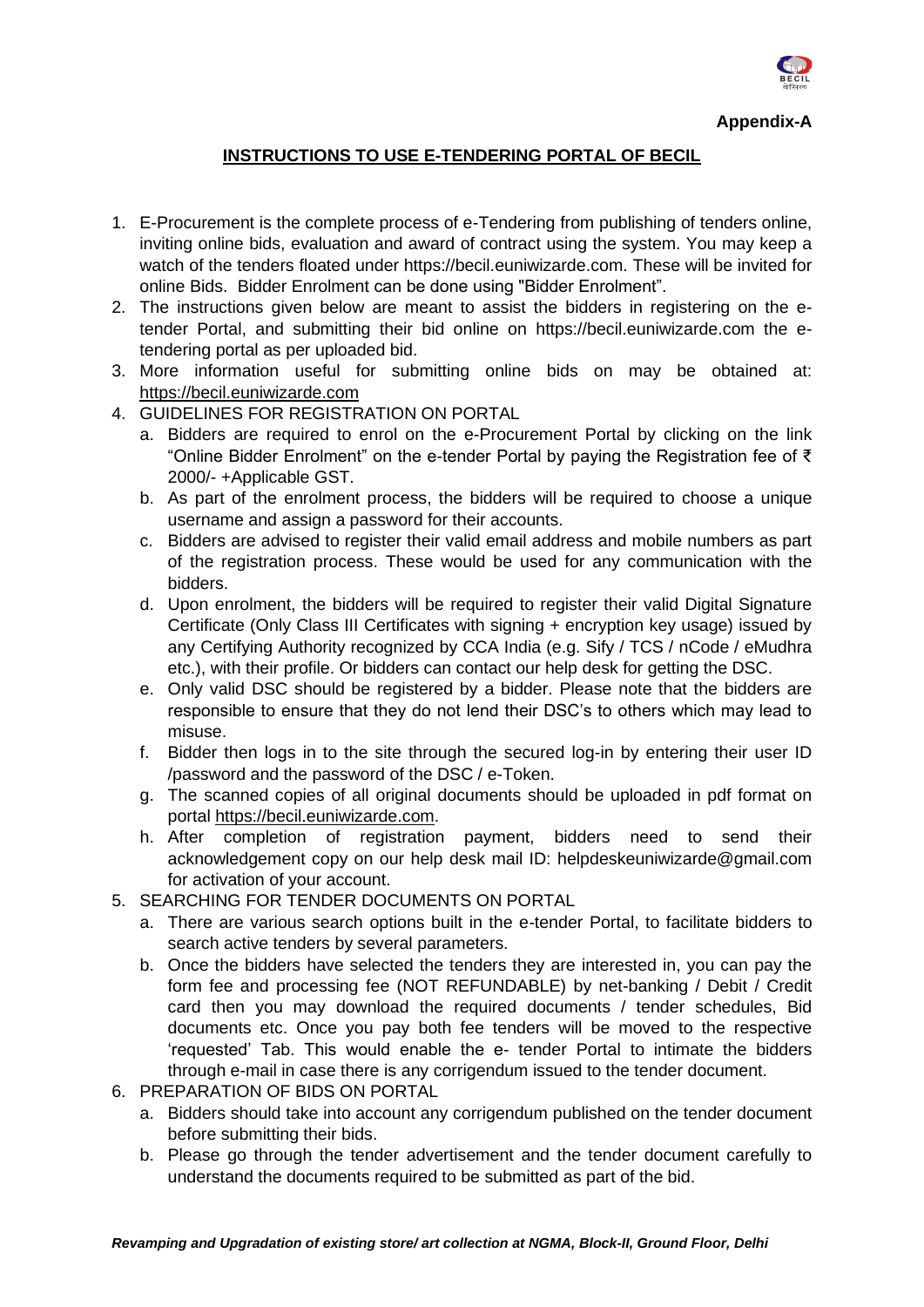

- c. Bidders, in advance, should get ready the bid documents to be submitted as indicated in the tender document / schedule and generally, they can be in PDF formats. Bid Original documents may be scanned with 100 dpi with Colour option which helps in reducing size of the scanned document.
- d. To avoid the time and effort required in uploading the same set of standard documents which are required to be submitted as a part of every bid, a provision of uploading such standard documents (e.g. PAN card copy, GST, Annual reports, auditor certificates etc.) has been provided to the bidders. Bidders can use "My Documents" available to them to upload such documents.
- e. These documents may be directly submitted from the "My Documents" area while submitting a bid, and need not be uploaded again and again. This will lead to a reduction in the time required for bid submission process.
- 7. SUBMISSION OF BIDS ON PORTAL
	- a. Bidder should log into the website well in advance for the submission of the bid so that it gets uploaded well in time i.e. on or before the bid submission time. Bidder will be responsible for any delay due to other issues.
	- b. The bidder has to digitally sign and upload the required bid documents one by one as indicated in the tender document as a token of acceptance of the terms and conditions laid down by BECIL.
	- c. Bidder has to select the payment option as "e-payment" to pay the tender fee / EMD as applicable and enter details of the instrument.
	- d. In case of BG bidder should prepare the BG as per the instructions specified in the tender document. The BG in original should be posted/couriered/given in person to the concerned official before the Online Opening of Financial Bid. In case of nonreceipt of BG amount in original by the said time, the uploaded bid will be summarily rejected.
	- e. Bidders are requested to note that they should necessarily submit their financial bids in the format provided and no other format is acceptable. If the price bid has been given as a standard BOQ format with the tender document, then the same is to be downloaded and to be filled by all the bidders. Bidders are required to download the BOQ file, open it and complete the white colored (unprotected) cells with their respective financial quotes and other details (such as name of the bidder). No other cells should be changed. Once the details have been completed, the bidder should save it and submit it online, without changing the filename. If the BOQ file is found to be modified by the bidder, the bid will be rejected.
	- f. The server time (which is displayed on the bidders' dashboard) will be considered as the standard time for referencing the deadlines for submission of the bids by the bidders, opening of bids etc. The bidders should follow this time during bid submission.
	- g. The uploaded tender documents become readable only after the tender opening by the authorized bid openers.
	- h. Upon the successful and timely submission of bid click "Complete" (i.e. after Clicking "Submit" in the portal), the portal will give a successful Tender submission acknowledgement & a bid summary will be displayed with the unique id and date & time of submission of the bid with all other relevant details.
	- i. The tender summary has to be printed and kept as an acknowledgement of the submission of the tender. This acknowledgement may be used as an entry pass for any bid opening meetings.
- 8. FOR ANY CLARIFICATION IN USING [HTTPS://BECIL.EUNIWIZARDE.COM](https://becil.euniwizarde.com/)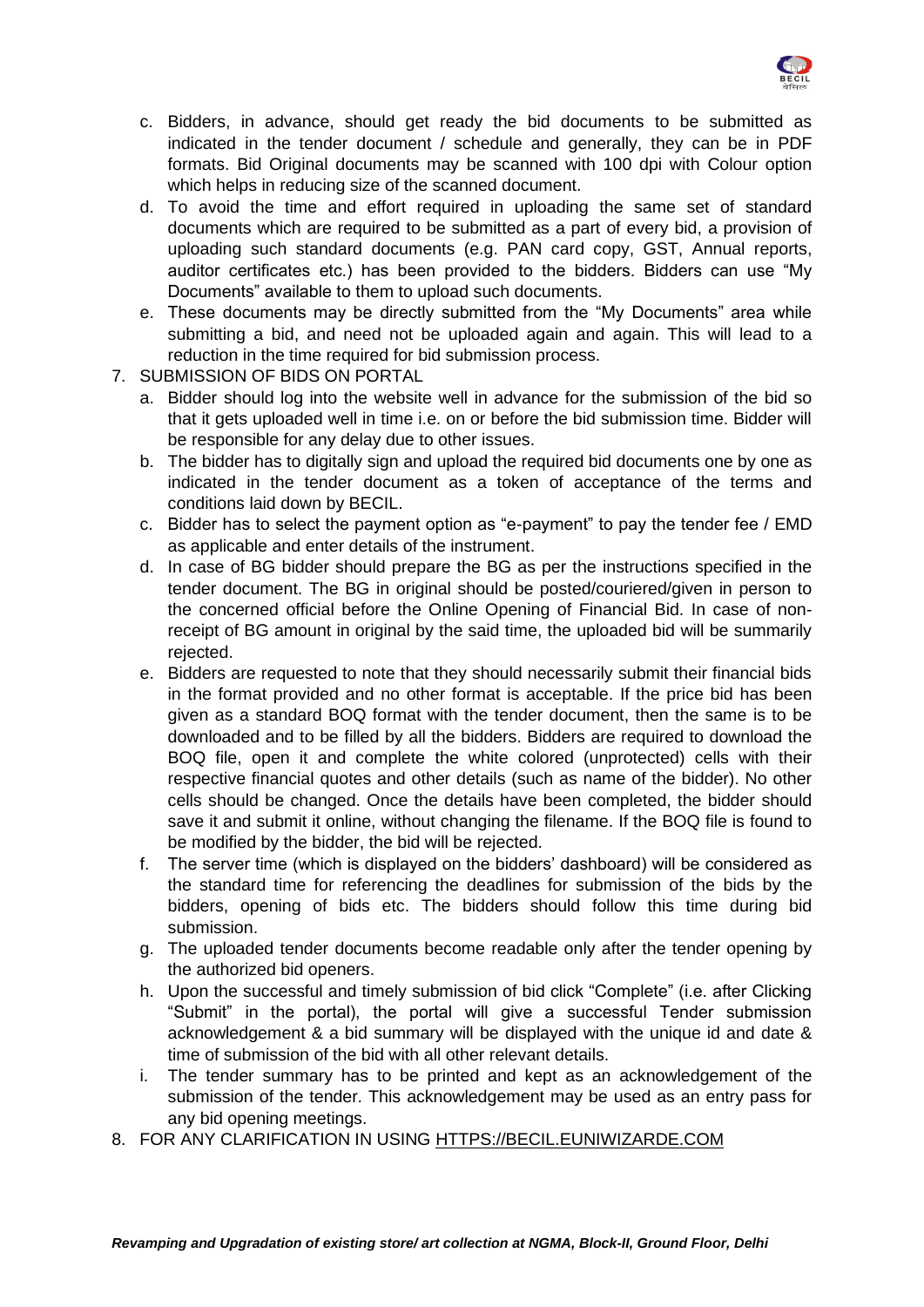

- a. Any queries relating to the tender document and the terms and conditions contained therein should be addressed to the Tender Inviting Authority for a tender or the relevant contact person indicated in the tender.
- b. Any queries relating to the process of online bid submission or queries relating to etender Portal in general may be directed to the Helpdesk Support.
- c. Please feel free to contact euniwizard helpdesk (as given below) for any query related to e-tendering Phone No. 011-49606060 Mail id: - helpdeskeuniwizarde@gmail.com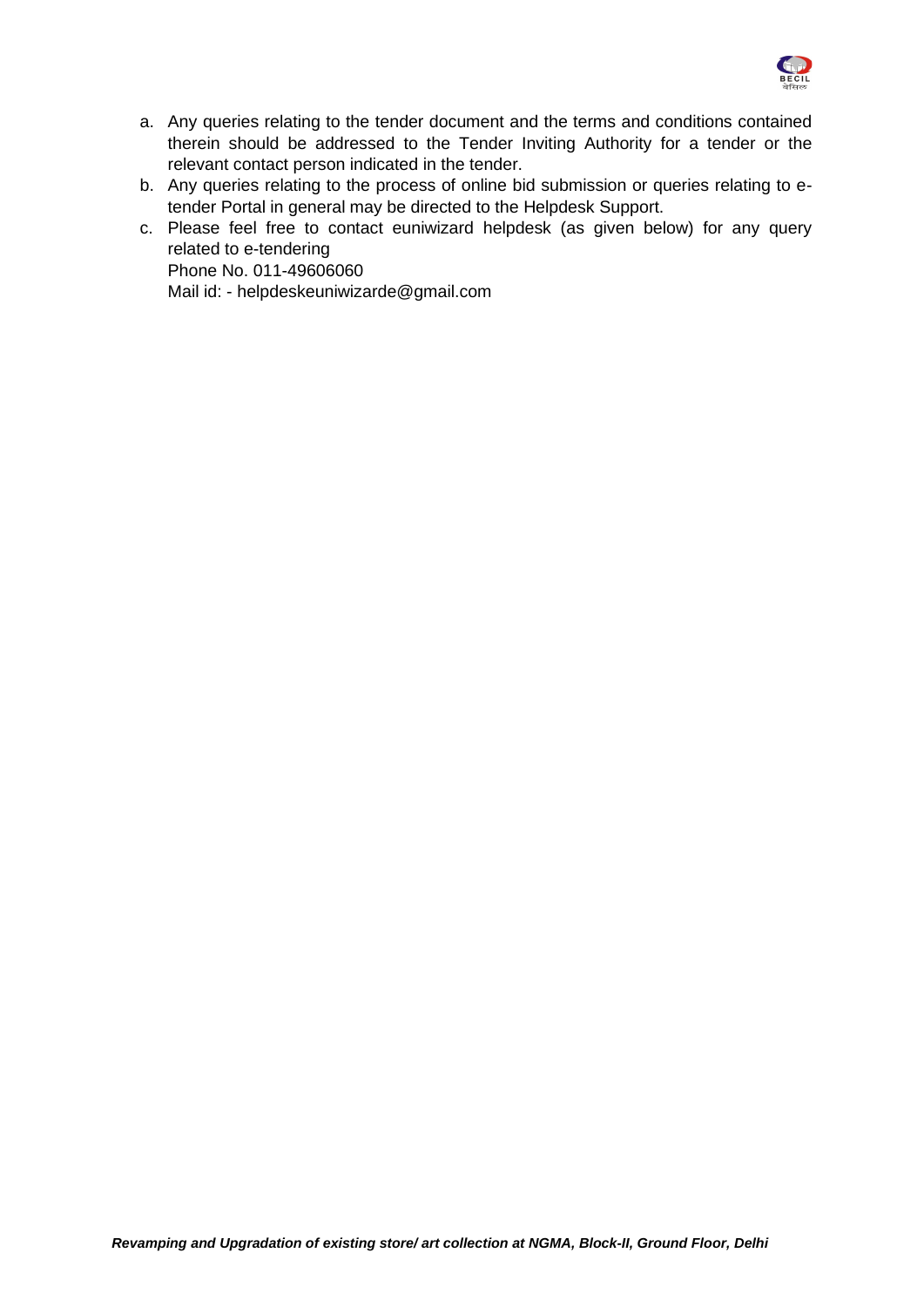

**Appendix-B**

### **Proposal Submission Letter**

[On Bidder's Letter Head]

To,

The Chairman and Managing Director, Broadcast Engineering Consultants India Limited, 56-A/17, Block-C, Sector-62, Noida-201307 (U.P.)

#### **Subject: Submission of the Proposal for <***insert Tender Name***><***Tender No.***>**

Dear Sir,

We, the undersigned, offer to provide services to BECIL with reference to your Tender <*insert Tender Name*> dated <*insert Tender date*> and our Proposal. We are hereby submitting our proposal under the following covers:

i. Cover 1: Technical Bid

ii. Cover 2: Financial Bid

We hereby declare that all the information and statements made in this proposal are true and accept that any misinterpretation contained in it may lead to our disqualification.

We declare that we confirm to each and every clause of the tender document and shall abide by all the terms and conditions of all the volumes of this tender document. We would hold the terms of our proposal valid for the number of days as stipulated in the tender document.

Yours sincerely,

(Authorized Signatory)

Signature:

Name:

Designation:

Address:

Seal: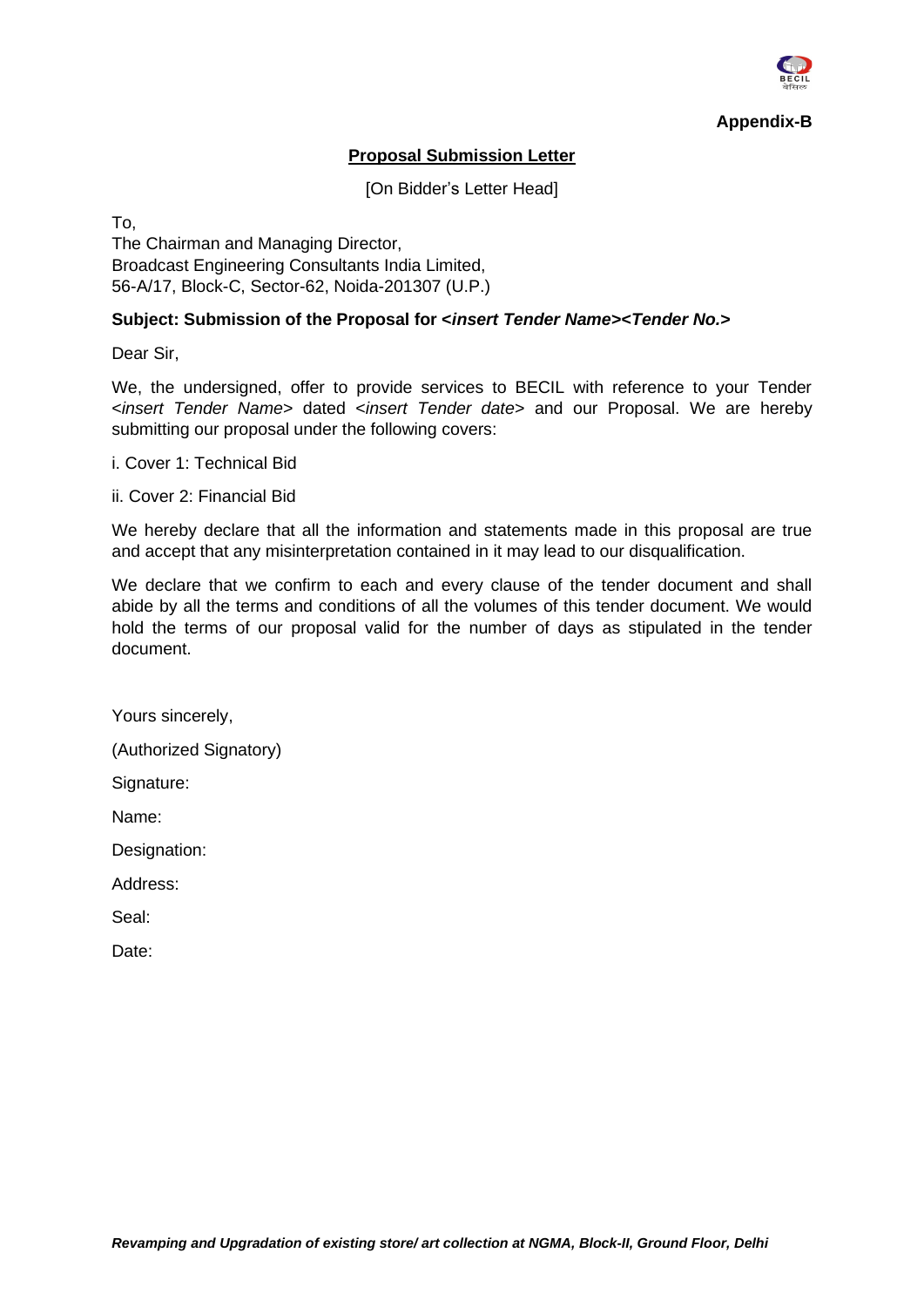

**Appendix-C**

#### **Indemnity Bond**

[To be executed by the Bidder on the Stamp Paper of ₹ 100/-]

- 1. *\_\_\_\_\_\_\_\_\_\_ (Name & address of the bidder) \_\_\_\_\_\_\_\_\_* indemnify BECIL/ Client against all third-party claims of infringement of patent, copyright of the content, trademark or industrial design rights arising from use of the supplied services/ software/ hardware/ manpower etc. and related services or any part thereof.
- 2. *\_\_\_\_\_\_\_\_\_\_ (Name & address of the bidder) \_\_\_\_\_\_\_\_\_* indemnify BECIL/ Client from any claims that the hired manpower/ bidder's manpower may opt to have towards the discharge of their duties in the fulfilment of the contract.
- 3. *\_\_\_\_\_\_\_\_\_\_ (Name & address of the bidder) \_\_\_\_\_\_\_\_\_* indemnify BECIL/ Client from any compensation arising out of accidental loss of life or injury sustained by the hired manpower/ bidder's manpower while discharging their duty towards fulfilment of the contract.

(Authorized Signatory)

Signature:

Witnesses:

1.

2.

Name:

Designation:

Address:

Seal: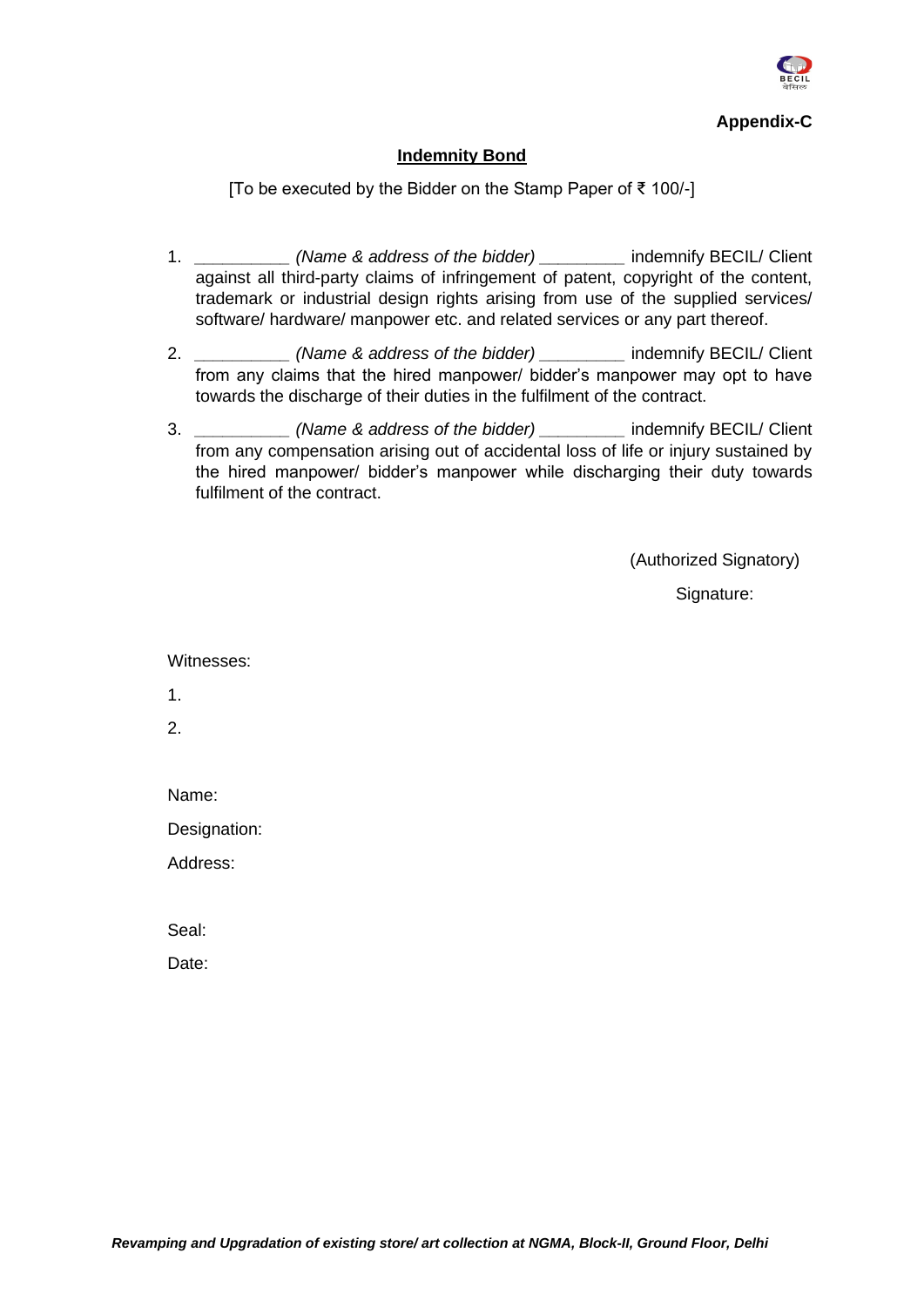

#### **Bid Security Declaration format**

To,

The Chairman and Managing Director, Broadcast Engineering Consultants India Limited, 56-A/17, Block-C, Sector-62, Noida-201307 (U.P.)

#### **Subject: Submission of Bid Security Declaration for <***insert Tender Name***><***Tender No.***>**

Dear Sir,

I/We. The undersigned, declare that:

I/We understand that, according to your conditions, bids must be supported by a Bid Security Declaration.

I/We accept that I/We may be disqualified from bidding for any contract with you for a period of one year from the date of notification if I am /We are in a breach of any obligation under the bid conditions, because I/We

a. have withdrawn/modified/amended, impairs or derogates from the tender, my/our Bid during the period of bid validity specified in the form of Bid; or

b. having been notified of the acceptance of our Bid by the purchaser during the period of bid validity (i) fail or reuse to execute the contract, if required, or (ii) fail or refuse to furnish the Performance Security, in accordance with the Instructions to Bidders.

I/We understand this Bid Security Declaration shall cease to be valid if I am/we are not the successful Bidder, upon the earlier of (i) the receipt of your notification of the name of the successful Bidder; or (ii) thirty days after the expiration of the validity of my/our Bid.

Signature:

Name:

Designation:

Organisation:

Seal: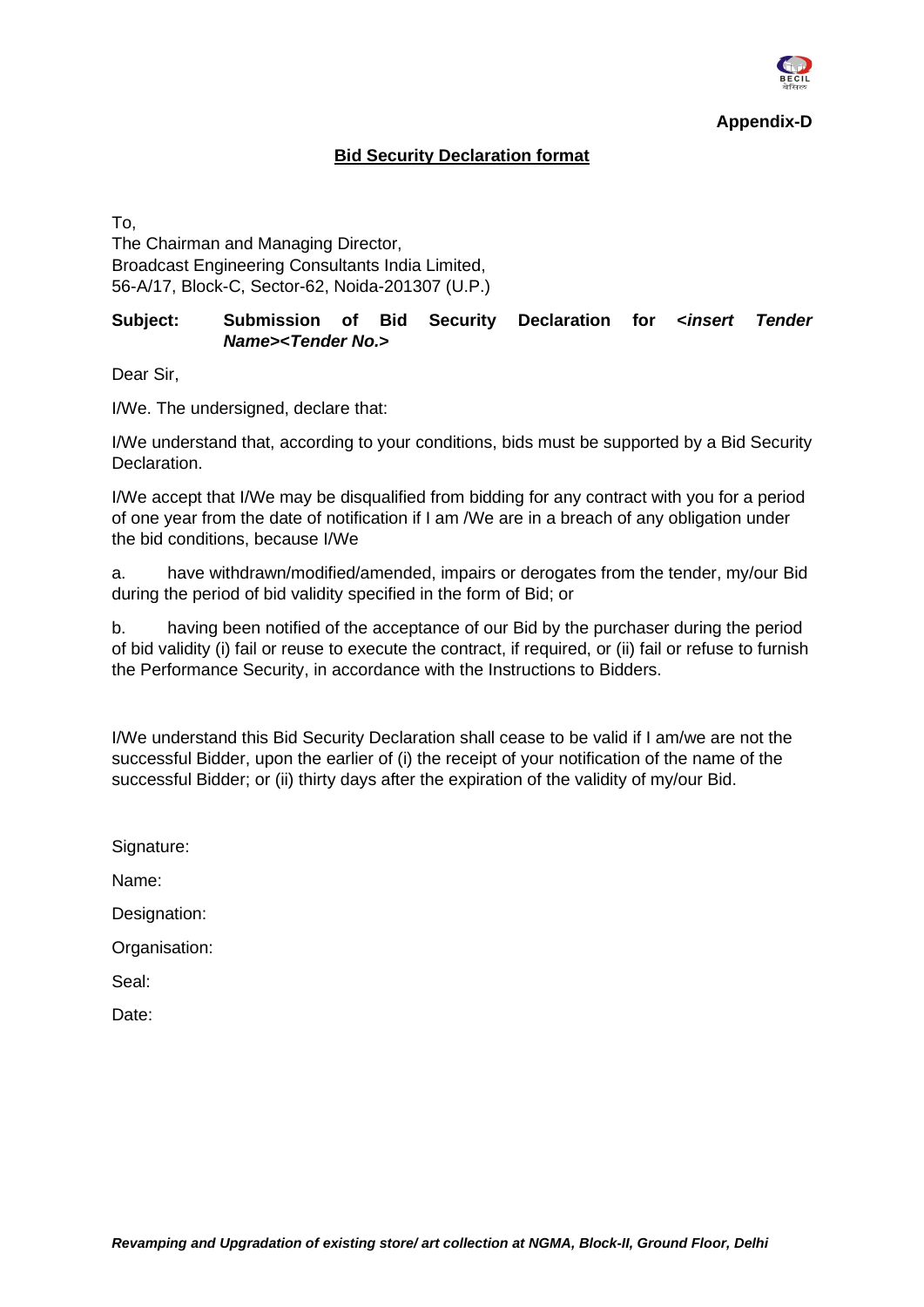

**Appendix-E**

## **Profile of the Bidder** [As per Sheet Attached]

## **Bidder need to fill in the details (with supporting documents attached).**

| 1.             | Name of Bidder                                      |                                            |
|----------------|-----------------------------------------------------|--------------------------------------------|
| 2.             | Type of firm                                        | [Please submit the copy of                 |
|                |                                                     | <b>Registration Certificate]</b>           |
| 3.             | Address of correspondence                           |                                            |
| 4.             | Year of establishment                               |                                            |
| 5.             | Permanent Account Number (PAN) of the<br>Bidder     | [Please submit the copy of<br>PAN]         |
| 6.             | <b>GSTN Registration No. of the Bidder</b>          | [Please submit the copy of<br><b>GSTNI</b> |
| 7 <sub>1</sub> | EPF Registration Certificate, if applicable         | [Please submit the copy of<br>certificate] |
| 8.             | <b>ESIC Registration Certificate, if applicable</b> | [Please submit the copy of<br>certificate] |
| 9.             | Status of Income Tax Return of Last 3 years         | [Please submit the copy of                 |
|                | <b>FY</b>                                           | acknowledgement of Income                  |
|                | FY.                                                 | Tax Return]                                |
|                | FY.                                                 |                                            |
| 10.            | Whether the firm has been blacklisted by any        |                                            |
|                | Central Govt. / State Govt./PSU/ Govt. Bodies       |                                            |
|                | / Autonomous? If yes, details thereof.              |                                            |
| 11.            | Status and details of disputes/ litigation/         |                                            |
|                | arbitration, if any.                                |                                            |
| 12.            | Name, Designation and address of the officer        |                                            |
|                | to whom all references shall be<br>made             |                                            |
|                | regarding this tender                               |                                            |
| 13.            | Contact details of Authorized signatory in          |                                            |
|                | reference to this tender                            |                                            |

(Authorized Signatory)

Name:

Designation: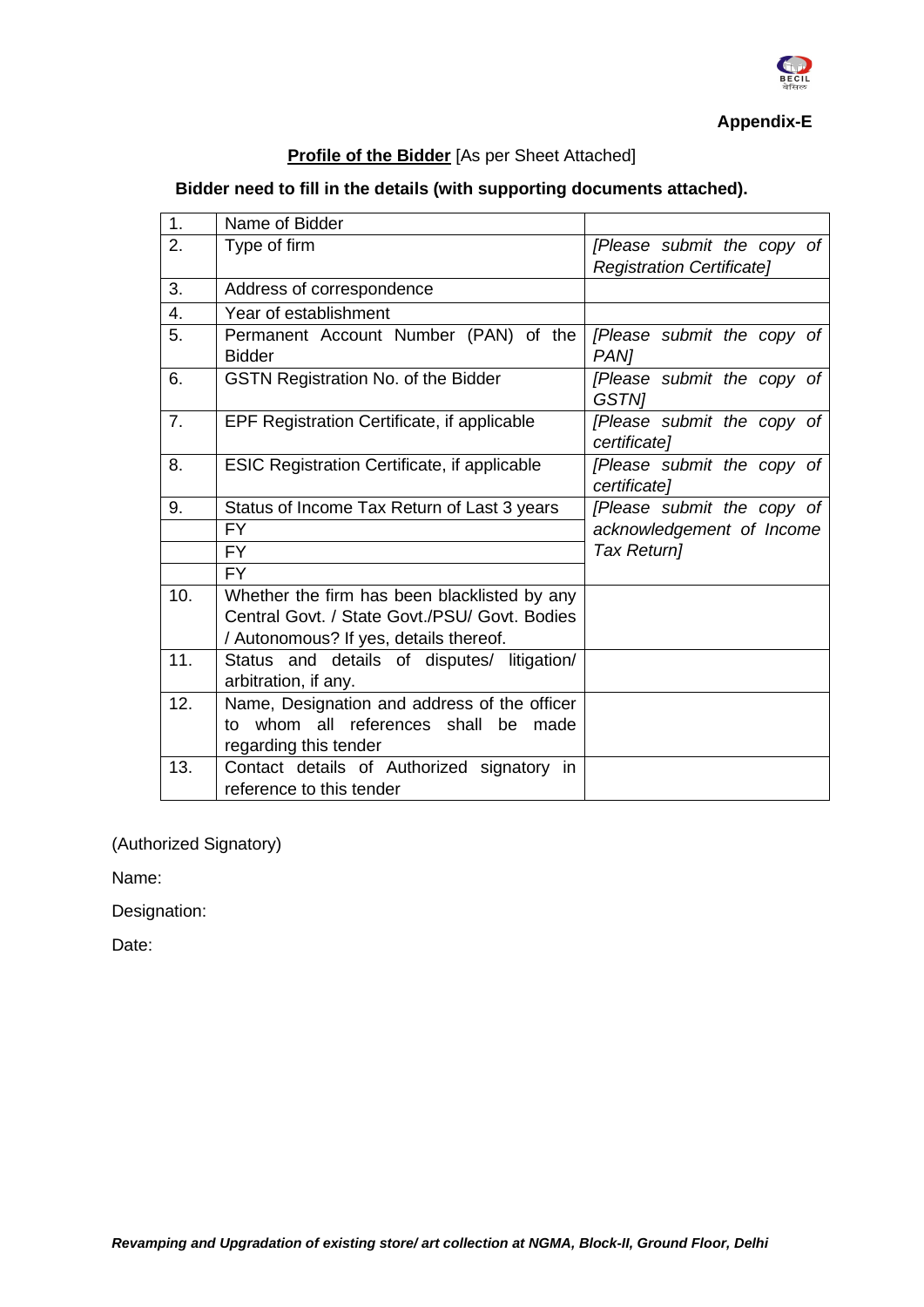

#### **Undertaking**

[Undertaking on a non-judicial stamp paper of ₹ 100/- certified by Notary]

#### **UNDERTAKING**

<*Name of Bidder*> has not been blacklisted by any of the Central Government or State Government or any organisation under Central/ State Government or any Statutory Authority, or any Public-Sector Undertaking.

<*Name of Bidder*> has not been found guilty of any criminal offence by any court of law in India or abroad.

<*Name of Bidder*>, its directors and officers have not been convicted of any criminal offence related to their professional conduct or the making of false statement or misrepresentations as to their qualifications to enter into procurement contract within a period of three years preceding the commencement of the procurement process or have not been otherwise disqualified pursuant to debarment proceedings.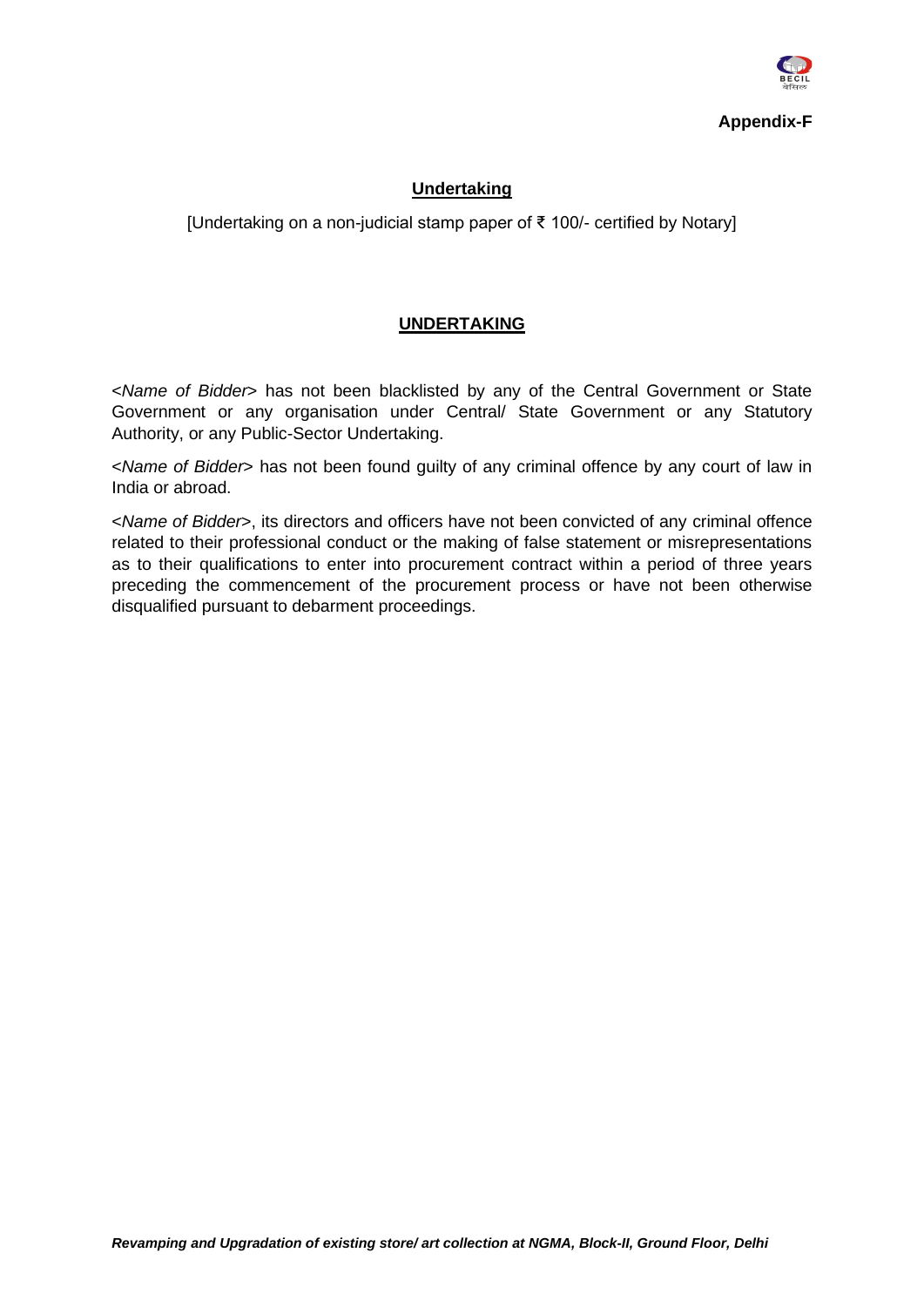

#### **Appendix-G**

## **Financial Strength of the Bidder** [As per Sheet Attached]

| S.<br>No. | <b>Last 3 Financial</b><br>Year | Net-worth<br><b>Status</b><br>(Positive/<br><b>Negative)</b> | Whether<br><b>Profitable</b><br>(Yes/No) | <b>Annual Profit</b><br><b>After Tax</b><br>(in INR) | <b>Overall</b><br><b>Annual</b><br><b>Turnover</b><br>(in INR) |
|-----------|---------------------------------|--------------------------------------------------------------|------------------------------------------|------------------------------------------------------|----------------------------------------------------------------|
|           | FY 18-19                        |                                                              |                                          |                                                      |                                                                |
| 2         | FY 19-20                        |                                                              |                                          |                                                      |                                                                |
| 3         | FY 20-21                        |                                                              |                                          |                                                      |                                                                |

(Note: Statutory Auditor's/ Chartered Accountant certificate should be submitted along with proposal)

(Authorized Signatory)

Signature:

Name:

Designation:

Address:

Seal: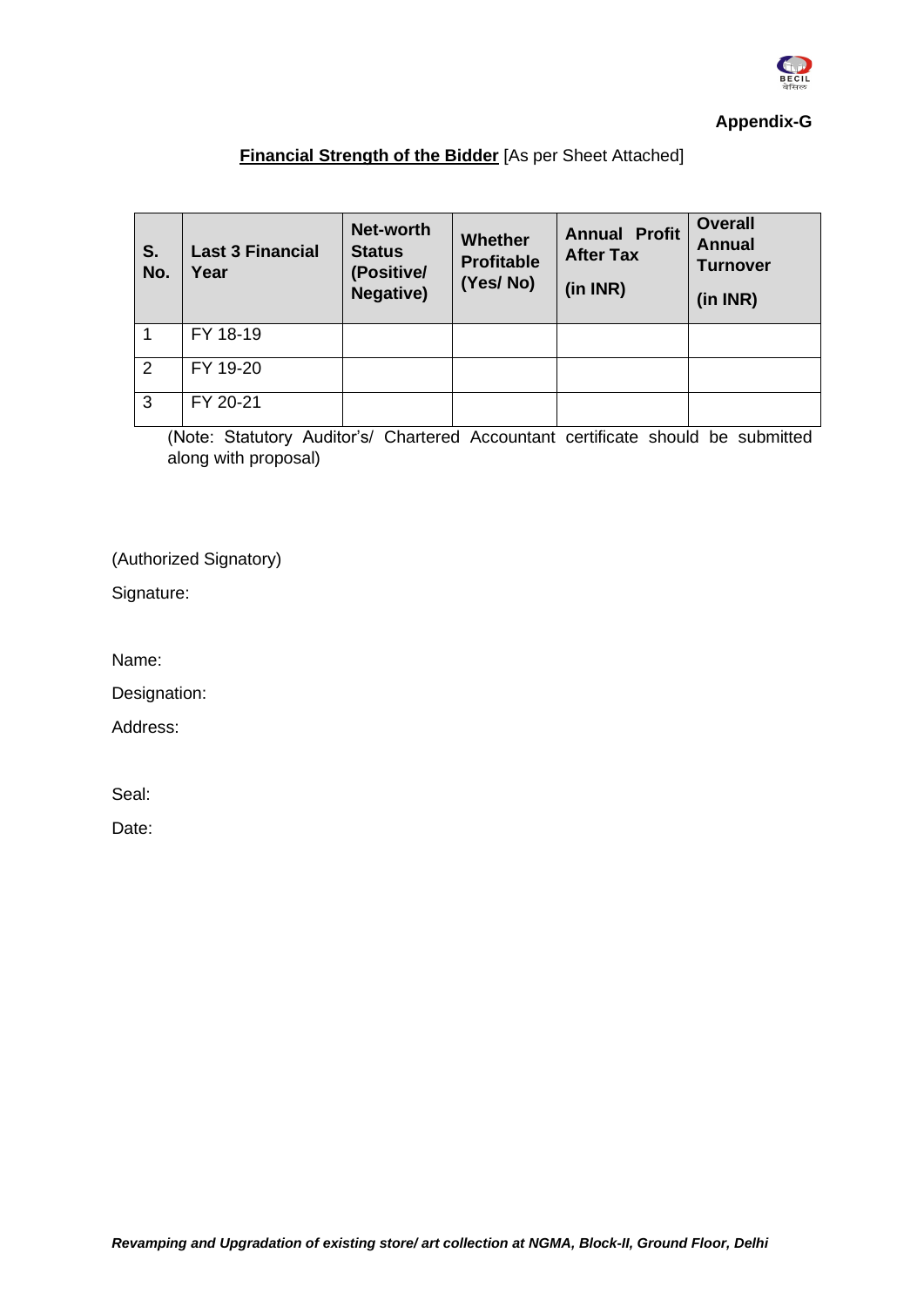

#### **Appendix-H**

#### **Details of Work Experience** [As per Sheet Attached]

#### **A. List of completed projects**

| $\frac{1}{2}$<br>$\dot{\bm v}$ | <b>Client Name</b> | Ref.<br>Work Order<br>$\frac{1}{2}$ | Date of WO | Date of Completio | Scope of Work | <b>Amount of Work</b><br>Order | documentary pro<br>Submitted<br>Type of |
|--------------------------------|--------------------|-------------------------------------|------------|-------------------|---------------|--------------------------------|-----------------------------------------|
|                                |                    |                                     |            |                   |               |                                |                                         |

(**Note:** Copies of work orders OR engagement letters OR contracts OR performance certificates from the customers AND Certificate from Statutory Auditor/ Chartered Accountant, regarding invoices raised and payment received from the respective clients to be submitted along with the proposal)

(Authorized Signatory)

Signature:

Name:

Designation:

Address:

Seal: